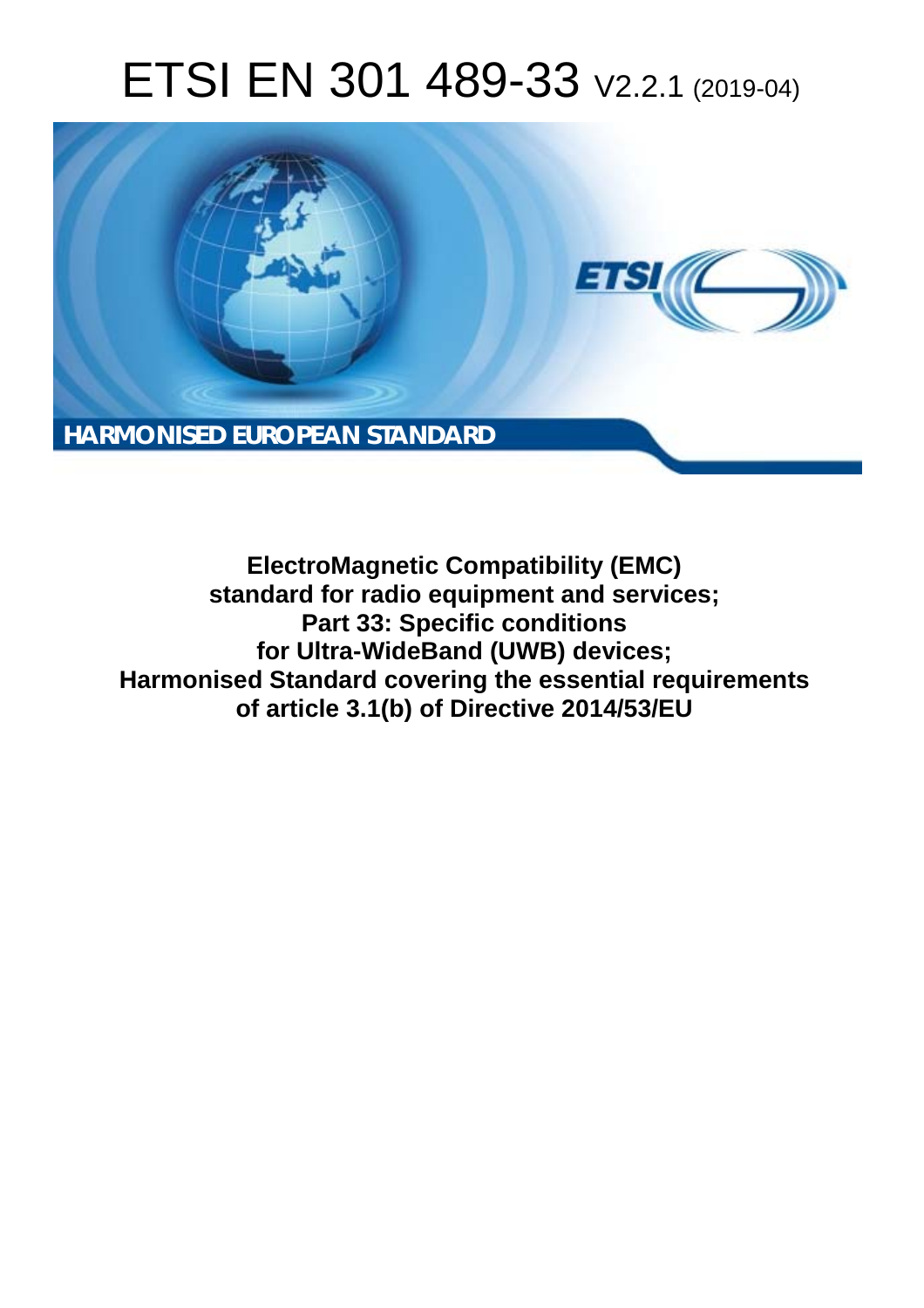Reference REN/ERM-EMC-381

Keywords EMC, harmonised standard, radio, UWB

#### *ETSI*

#### 650 Route des Lucioles F-06921 Sophia Antipolis Cedex - FRANCE

Tel.: +33 4 92 94 42 00 Fax: +33 4 93 65 47 16

Siret N° 348 623 562 00017 - NAF 742 C Association à but non lucratif enregistrée à la Sous-Préfecture de Grasse (06) N° 7803/88

#### *Important notice*

The present document can be downloaded from: <http://www.etsi.org/standards-search>

The present document may be made available in electronic versions and/or in print. The content of any electronic and/or print versions of the present document shall not be modified without the prior written authorization of ETSI. In case of any existing or perceived difference in contents between such versions and/or in print, the prevailing version of an ETSI deliverable is the one made publicly available in PDF format at [www.etsi.org/deliver](http://www.etsi.org/deliver).

Users of the present document should be aware that the document may be subject to revision or change of status. Information on the current status of this and other ETSI documents is available at <https://portal.etsi.org/TB/ETSIDeliverableStatus.aspx>

If you find errors in the present document, please send your comment to one of the following services: <https://portal.etsi.org/People/CommiteeSupportStaff.aspx>

#### *Copyright Notification*

No part may be reproduced or utilized in any form or by any means, electronic or mechanical, including photocopying and microfilm except as authorized by written permission of ETSI. The content of the PDF version shall not be modified without the written authorization of ETSI. The copyright and the foregoing restriction extend to reproduction in all media.

> © ETSI 2019. All rights reserved.

**DECT**TM, **PLUGTESTS**TM, **UMTS**TM and the ETSI logo are trademarks of ETSI registered for the benefit of its Members. **3GPP**TM and **LTE**TM are trademarks of ETSI registered for the benefit of its Members and of the 3GPP Organizational Partners. **oneM2M™** logo is a trademark of ETSI registered for the benefit of its Members and of the oneM2M Partners. **GSM**® and the GSM logo are trademarks registered and owned by the GSM Association.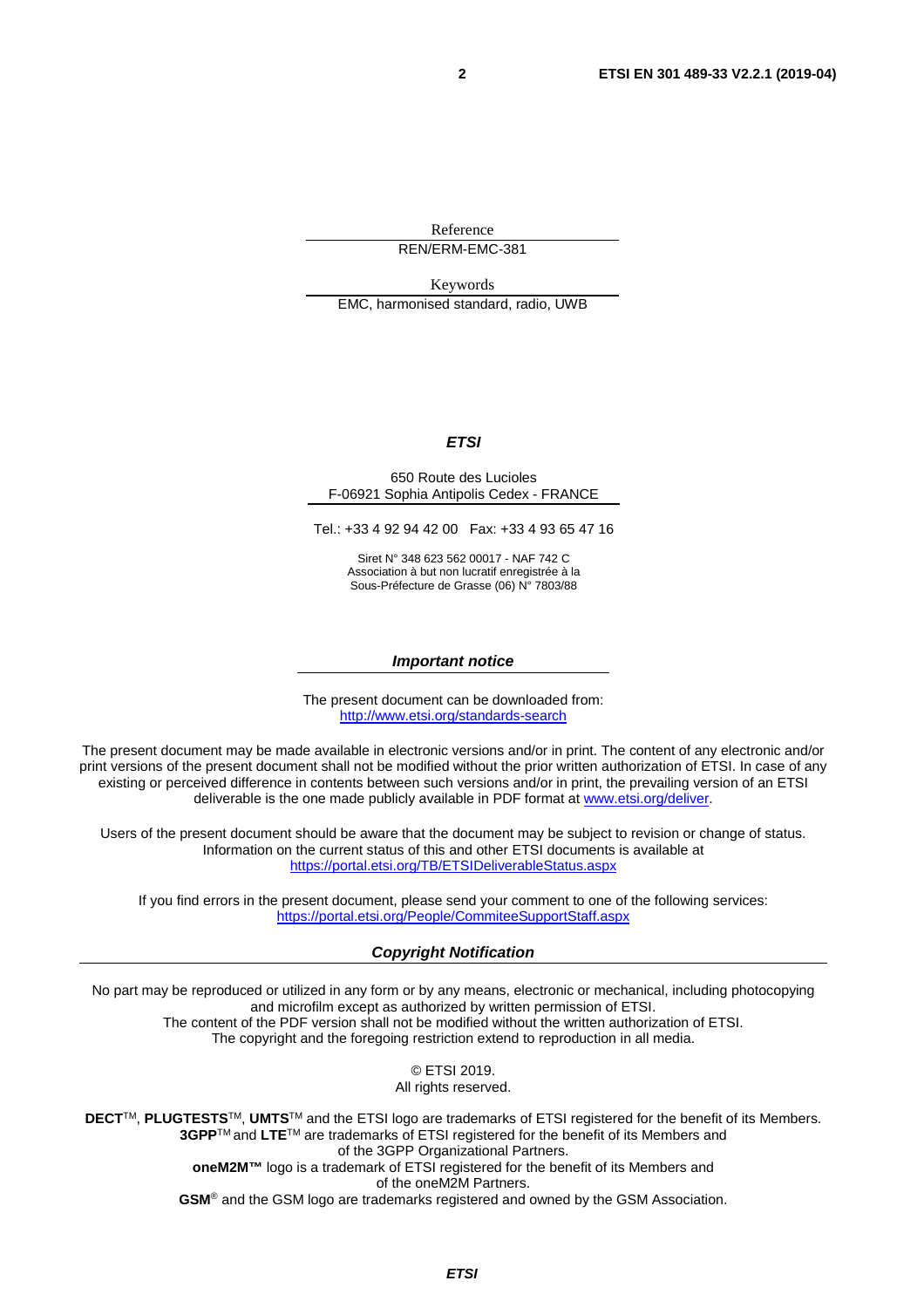# Contents

| 1                                                                |                                                                                                                                                                                                                                                                          |  |  |
|------------------------------------------------------------------|--------------------------------------------------------------------------------------------------------------------------------------------------------------------------------------------------------------------------------------------------------------------------|--|--|
| 2<br>2.1<br>2.2                                                  |                                                                                                                                                                                                                                                                          |  |  |
| 3<br>3.1<br>3.2                                                  |                                                                                                                                                                                                                                                                          |  |  |
| $\overline{4}$<br>4.1<br>4.2<br>4.2.1<br>4.2.2<br>4.2.3<br>4.2.4 |                                                                                                                                                                                                                                                                          |  |  |
| 4.2.5<br>4.2.6<br>4.3<br>4.3.1<br>4.3.2<br>4.4<br>4.5            |                                                                                                                                                                                                                                                                          |  |  |
| 5<br>5.1<br>5.2<br>5.3<br>5.4<br>5.5                             |                                                                                                                                                                                                                                                                          |  |  |
| 6<br>6.0<br>6.1<br>6.2<br>6.3<br>6.4                             | Performance criteria for continuous phenomena applied to transmitters and receivers 11<br>Performance criteria for transient phenomena applied to transmitters and receivers 11<br>Performance criteria for equipment which does not provide an UWB communication link11 |  |  |
| 7<br>7.1<br>7.2                                                  |                                                                                                                                                                                                                                                                          |  |  |
| 8<br>8.1<br>8.2<br>8.2.1<br>8.2.2                                |                                                                                                                                                                                                                                                                          |  |  |
| 8.2.3<br>8.3<br>8.3.1<br>8.3.2<br>8.3.3<br>8.4                   |                                                                                                                                                                                                                                                                          |  |  |
| 8.4.1<br>8.4.2                                                   |                                                                                                                                                                                                                                                                          |  |  |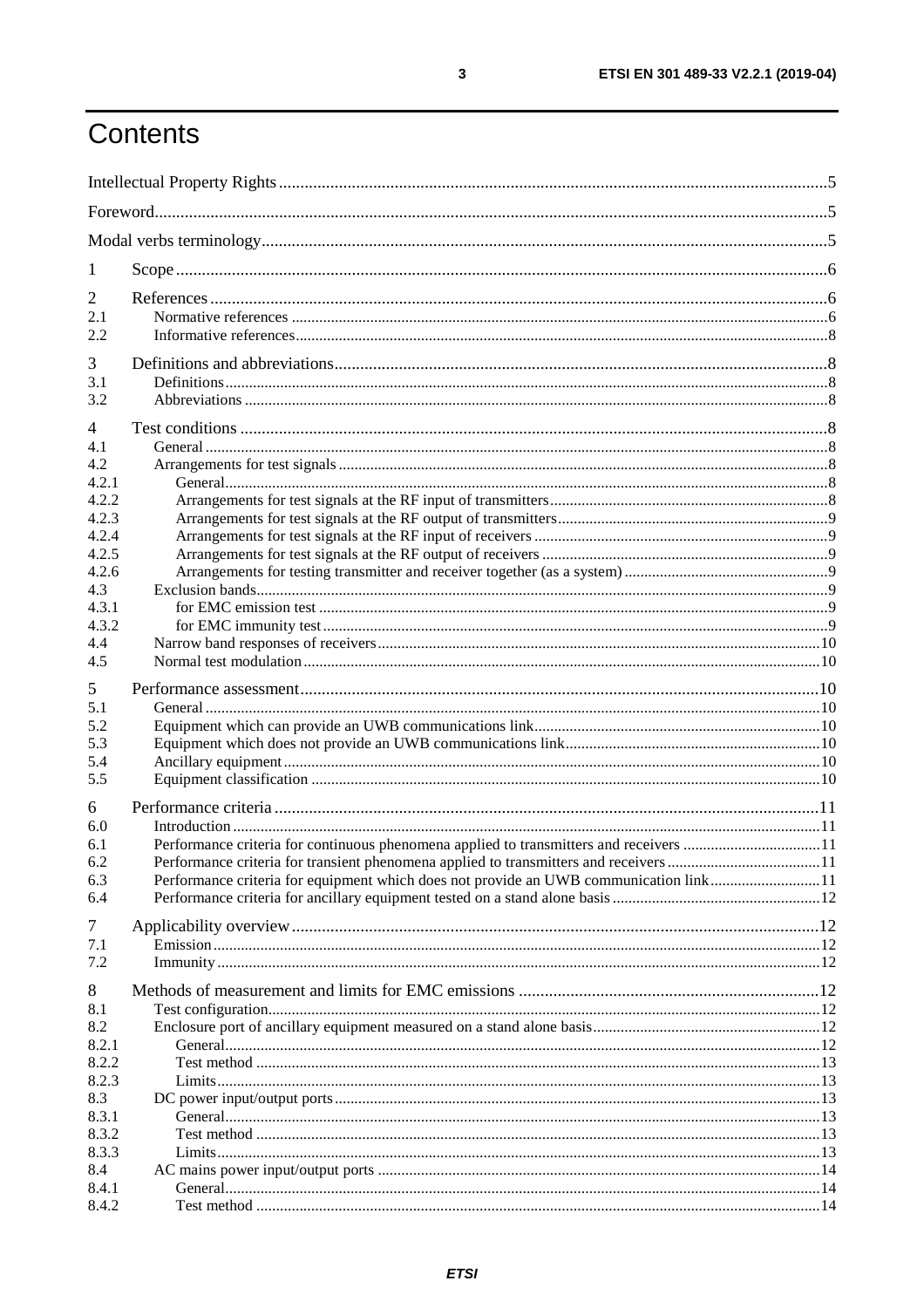| 8.4.3   |                                                                                              |  |  |  |
|---------|----------------------------------------------------------------------------------------------|--|--|--|
| 8.4.3.1 |                                                                                              |  |  |  |
| 8.4.3.2 |                                                                                              |  |  |  |
| 8.4.3.3 |                                                                                              |  |  |  |
| 8.5     |                                                                                              |  |  |  |
| 8.6     |                                                                                              |  |  |  |
| 8.7     |                                                                                              |  |  |  |
| 8.7.1   |                                                                                              |  |  |  |
| 8.7.2   |                                                                                              |  |  |  |
| 8.7.3   |                                                                                              |  |  |  |
| 9       |                                                                                              |  |  |  |
| 9.1     |                                                                                              |  |  |  |
| 9.2     |                                                                                              |  |  |  |
| 9.2.1   |                                                                                              |  |  |  |
| 9.2.2   |                                                                                              |  |  |  |
| 9.2.3   |                                                                                              |  |  |  |
| 9.3     |                                                                                              |  |  |  |
| 9.3.1   |                                                                                              |  |  |  |
| 9.3.2   |                                                                                              |  |  |  |
| 9.3.3   |                                                                                              |  |  |  |
| 9.4     |                                                                                              |  |  |  |
| 9.4.1   |                                                                                              |  |  |  |
| 9.4.2   |                                                                                              |  |  |  |
| 9.4.3   |                                                                                              |  |  |  |
| 9.5     |                                                                                              |  |  |  |
| 9.5.1   |                                                                                              |  |  |  |
| 9.5.2   |                                                                                              |  |  |  |
| 9.5.3   |                                                                                              |  |  |  |
| 9.6     |                                                                                              |  |  |  |
| 9.6.1   |                                                                                              |  |  |  |
| 9.6.2   |                                                                                              |  |  |  |
| 9.6.3   |                                                                                              |  |  |  |
| 9.7     |                                                                                              |  |  |  |
| 9.7.1   |                                                                                              |  |  |  |
| 9.7.2   |                                                                                              |  |  |  |
| 9.7.3   |                                                                                              |  |  |  |
| 9.8     |                                                                                              |  |  |  |
| 9.8.1   |                                                                                              |  |  |  |
| 9.8.2   |                                                                                              |  |  |  |
| 9.8.2.0 |                                                                                              |  |  |  |
| 9.8.2.1 |                                                                                              |  |  |  |
| 9.8.2.2 |                                                                                              |  |  |  |
| 9.8.2.3 |                                                                                              |  |  |  |
| 9.8.3   |                                                                                              |  |  |  |
|         |                                                                                              |  |  |  |
|         | Relationship between the present document and the essential<br><b>Annex A (informative):</b> |  |  |  |
|         |                                                                                              |  |  |  |
|         | <b>Annex B</b> (informative):                                                                |  |  |  |
|         |                                                                                              |  |  |  |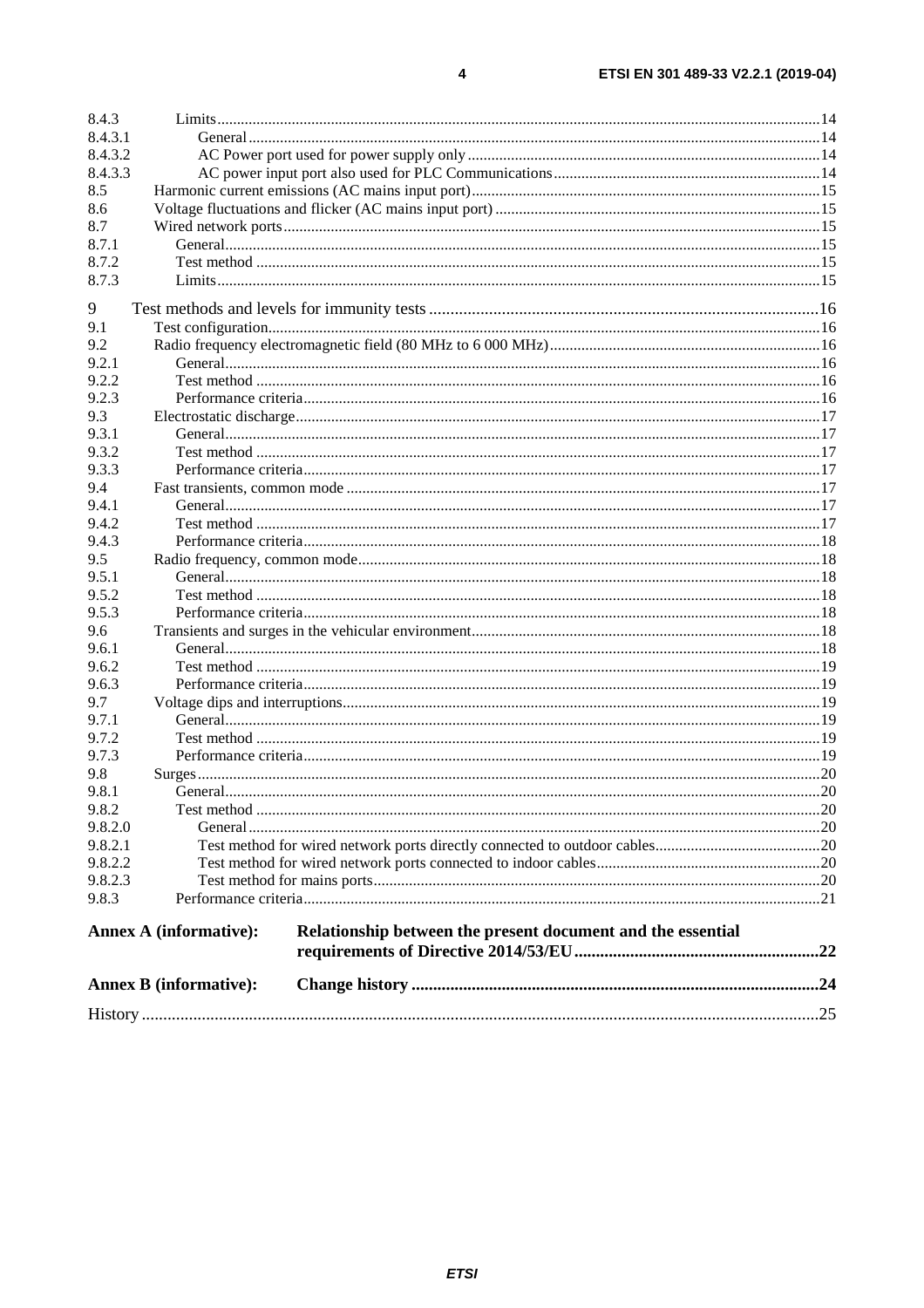# <span id="page-4-0"></span>Intellectual Property Rights

#### Essential patents

IPRs essential or potentially essential to normative deliverables may have been declared to ETSI. The information pertaining to these essential IPRs, if any, is publicly available for **ETSI members and non-members**, and can be found in ETSI SR 000 314: *"Intellectual Property Rights (IPRs); Essential, or potentially Essential, IPRs notified to ETSI in respect of ETSI standards"*, which is available from the ETSI Secretariat. Latest updates are available on the ETSI Web server (<https://ipr.etsi.org/>).

Pursuant to the ETSI IPR Policy, no investigation, including IPR searches, has been carried out by ETSI. No guarantee can be given as to the existence of other IPRs not referenced in ETSI SR 000 314 (or the updates on the ETSI Web server) which are, or may be, or may become, essential to the present document.

#### **Trademarks**

The present document may include trademarks and/or tradenames which are asserted and/or registered by their owners. ETSI claims no ownership of these except for any which are indicated as being the property of ETSI, and conveys no right to use or reproduce any trademark and/or tradename. Mention of those trademarks in the present document does not constitute an endorsement by ETSI of products, services or organizations associated with those trademarks.

# Foreword

This Harmonised European Standard (EN) has been produced by ETSI Technical Committee Electromagnetic compatibility and Radio spectrum Matters (ERM).

The present document has been prepared under the Commission's standardisation request C(2015) 5376 final [\[i.2\]](#page-7-0) to provide one voluntary means of conforming to the essential requirements of Directive 2014/53/EU on the harmonisation of the laws of the Member States relating to the making available on the market of radio equipment and repealing Directive 1999/5/EC [\[i.1](#page-7-0)].

Once the present document is cited in the Official Journal of the European Union under that Directive, compliance with the normative clauses of the present document given in table A.1 confers, within the limits of the scope of the present document, a presumption of conformity with the corresponding essential requirements of that Directive, and associated EFTA regulations.

The present document is part 33 of a multi-part deliverable. Full details of the entire series can be found in part 1 [[1\]](#page-6-0).

| <b>National transposition dates</b>                                                       |                 |  |  |
|-------------------------------------------------------------------------------------------|-----------------|--|--|
| Date of adoption of this EN:                                                              | 12 June 2017    |  |  |
| Date of latest announcement of this EN (doa):                                             | 31 July 2019    |  |  |
| Date of latest publication of new National Standard<br>or endorsement of this EN (dop/e): | 31 January 2020 |  |  |
| Date of withdrawal of any conflicting National Standard (dow):                            | 31 January 2021 |  |  |

# Modal verbs terminology

In the present document "**shall**", "**shall not**", "**should**", "**should not**", "**may**", "**need not**", "**will**", "**will not**", "**can**" and "**cannot**" are to be interpreted as described in clause 3.2 of the [ETSI Drafting Rules](https://portal.etsi.org/Services/editHelp!/Howtostart/ETSIDraftingRules.aspx) (Verbal forms for the expression of provisions).

"**must**" and "**must not**" are **NOT** allowed in ETSI deliverables except when used in direct citation.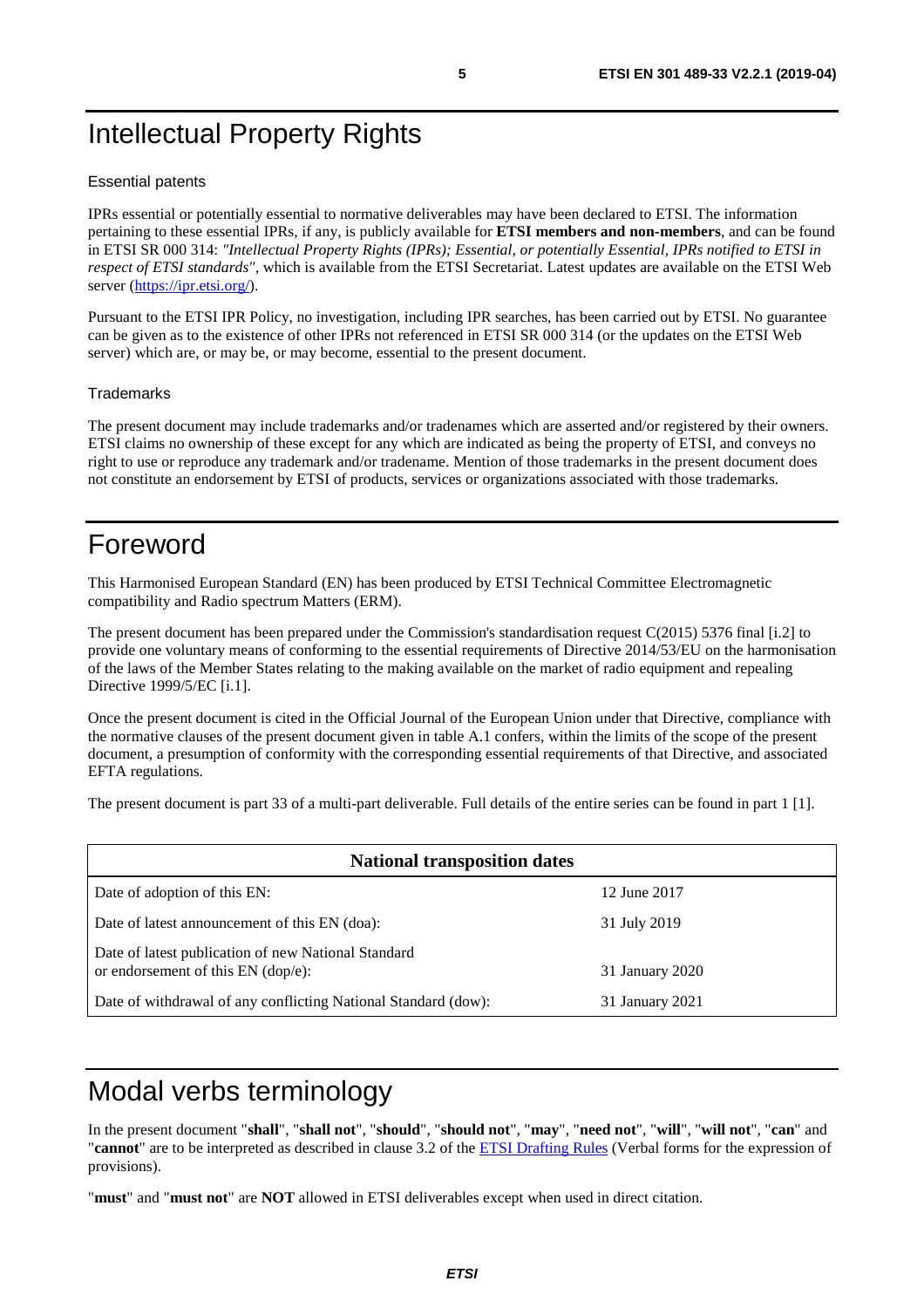# <span id="page-5-0"></span>1 Scope

The present document, together with ETSI EN 301 489-1 [\[1](#page-6-0)], specifies technical characteristics and methods of measurements for radio devices based on UWB technology in respect of ElectroMagnetic Compatibility (EMC).

The present document applies to fixed, mobile or portable UWB devices, e.g.:

- stand alone radio equipment with or without its own control provisions;
- plug-in radio devices intended for use with, or within, a variety of host systems, e.g. personal computers, hand-held terminals, etc.;
- plug-in radio devices intended for use within combined equipment, e.g. cable modems, set-top boxes, access points, etc.;
- combined equipment or a combination of a plug-in radio device and a specific type of host equipment;
- equipment for use in road and rail vehicles;
- ground and wall probing radar equipment;
- (tank) level probing radar equipment;
- material sensing devices.
- NOTE: If a system includes transponders, these are measured together with the transmitter and examples of Ultra-WideBand equipment are given in the related harmonised standards of article 3.2 of Directive 2014/53/EU [\[i.1](#page-7-0)].

Technical specifications related to the antenna port and emissions from the enclosure port of Ultra-WideBand (UWB) equipment are not included in the present document. Such technical specifications are found in the relevant product standards for the effective use of the radio spectrum.

The present document specifies the applicable test conditions, performance assessment and performance criteria for Ultra-WideBand (UWB) equipment and associated ancillary equipment.

Examples of Ultra-WideBand equipment are given in the related harmonised standards.

In case of differences (for instance concerning special conditions, definitions, abbreviations) between the present document and ETSI EN 301 489-1 [[1\]](#page-6-0), the provisions of the present document take precedence.

The environmental classification and the emission and immunity requirements used in the present document are as stated in ETSI EN 301 489-1 [[1\]](#page-6-0), except for any special conditions included in the present document.

The present document covers the essential requirements of article 3.1(b) of Directive 2014/53/EU [\[i.1](#page-7-0)] under the conditions identified in annex A.

# 2 References

### 2.1 Normative references

References are specific, identified by date of publication and/or edition number or version number. Only the cited version applies.

Referenced documents which are not found to be publicly available in the expected location might be found at <https://docbox.etsi.org/Reference/>.

NOTE: While any hyperlinks included in this clause were valid at the time of publication, ETSI cannot guarantee their long term validity.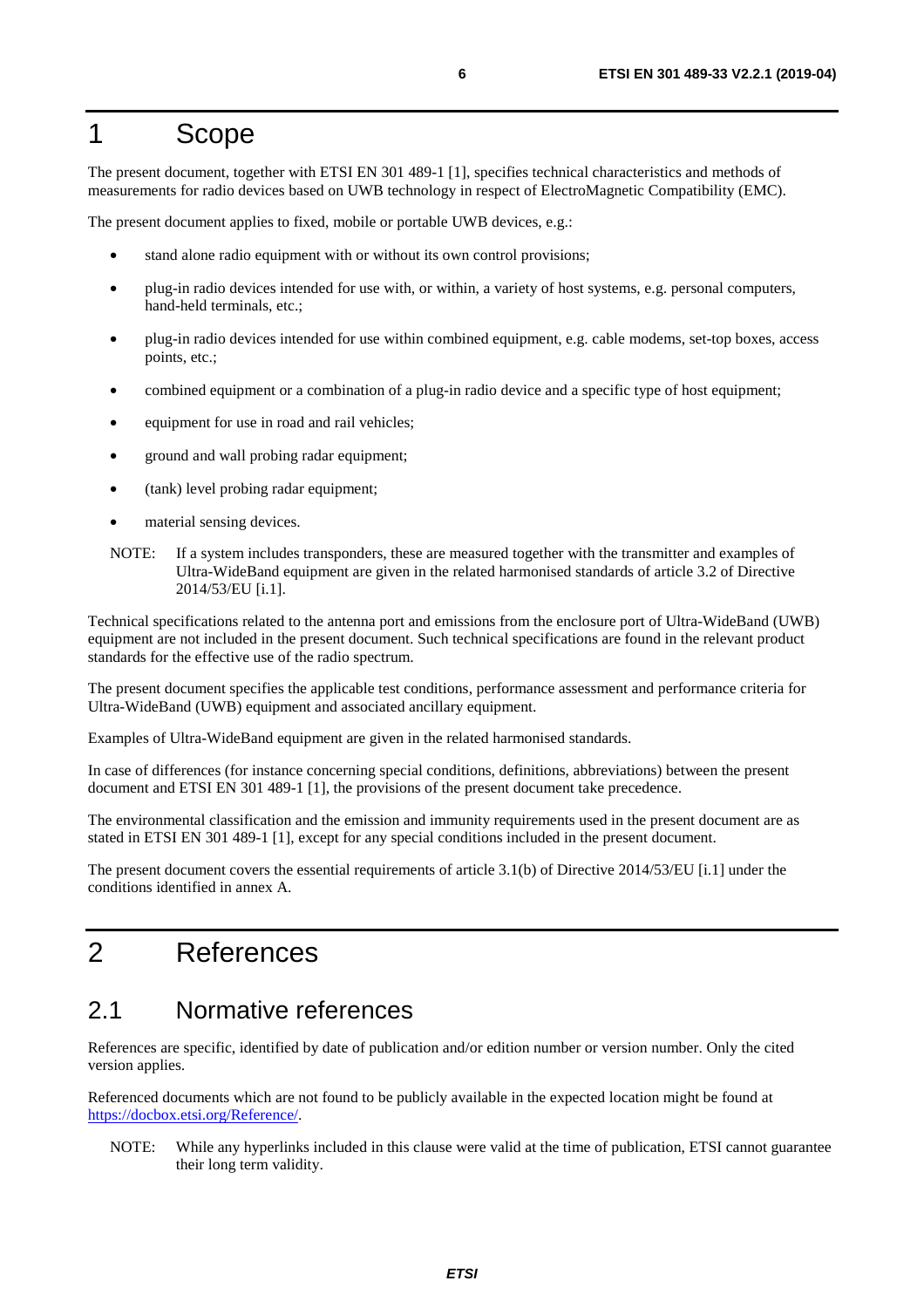<span id="page-6-0"></span>The following referenced documents are necessary for the application of the present document.

| $[1]$  | ETSI EN 301 489-1 (V2.2.0) (03-2017): "ElectroMagnetic Compatibility (EMC) standard for<br>radio equipment and services; Part 1: Common technical requirements; Harmonised Standard<br>covering the essential requirements of article 3.1(b) of Directive 2014/53/EU and the essential<br>requirements of article 6 of Directive 2014/30/EU".             |
|--------|-----------------------------------------------------------------------------------------------------------------------------------------------------------------------------------------------------------------------------------------------------------------------------------------------------------------------------------------------------------|
| $[2]$  | ETSI EN 302 065-1 (V2.1.1) (11-2016): "Short Range Devices (SRD) using Ultra Wide Band<br>technology (UWB); Harmonised Standard covering the essential requirements of article 3.2 of the<br>Directive 2014/53/EU; Part 1: Requirements for Generic UWB applications".                                                                                    |
| $[3]$  | ETSI EN 302 065-2 (V2.1.1) (11-2016): "Short Range Devices (SRD) using Ultra Wide Band<br>technology (UWB); Harmonised Standard covering the essential requirements of article 3.2 of the<br>Directive 2014/53/EU; Part 2: Requirements for UWB location tracking".                                                                                       |
| $[4]$  | ETSI EN 302 065-3 (V2.1.1) (11-2016): "Short Range Devices (SRD) using Ultra Wide Band<br>technology (UWB); Harmonised Standard covering the essential requirements of article 3.2 of the<br>Directive 2014/53/EU; Part 3: Requirements for UWB devices for ground based vehicular<br>applications".                                                      |
| $[5]$  | ETSI EN 302 065-4 (V1.1.1) (11-2016): "Short Range Devices (SRD) using Ultra Wide Band<br>technology (UWB); Harmonised Standard covering the essential requirements of article 3.2 of the<br>Directive 2014/53/EU; Part 4: Material Sensing devices using UWB technology below 10,6 GHz".                                                                 |
| [6]    | ETSI EN 302 066 (V2.1.1) (01-2017): "Short Range Devices (SRD); Ground- and Wall- Probing<br>Radar applications (GPR/WPR) imaging systems; Harmonised Standard covering the essential<br>requirements of article 3.2 of the Directive 2014/53/EU".                                                                                                        |
| $[7]$  | ETSI EN 302 372 (V2.1.1) (12-2016): "Short Range Devices (SRD); Tank Level Probing Radar<br>(TLPR) equipment operating in the frequency ranges 4,5 GHz to 7 GHz, 8,5 GHz to 10,6 GHz,<br>24,05 GHz to 27 GHz, 57 GHz to 64 GHz, 75 GHz to 85 GHz; Harmonised Standard covering the<br>essential requirements of article 3.2 of the Directive 2014/53/EU". |
| [8]    | ETSI EN 302 729 (V2.1.1) (12-2016): "Short Range Devices (SRD); Level Probing Radar (LPR)<br>equipment operating in the frequency ranges 6 GHz to 8,5 GHz, 24,05 GHz to 26,5 GHz, 57 GHz<br>to 64 GHz, 75 GHz to 85 GHz; Harmonised Standard covering the essential requirements of<br>article 3.2 of the Directive 2014/53/EU".                          |
| [9]    | CENELEC EN 55032:2015: "Electromagnetic compatibility of multimedia equipment - Emission<br>Requirements".                                                                                                                                                                                                                                                |
| $[10]$ | CENELEC EN 61326-1:2013: "Electrical equipment for measurement, control and laboratory use<br>- EMC requirements - Part 1: General requirements".                                                                                                                                                                                                         |
| $[11]$ | CENELEC EN 61326-2-3:2013: "Electrical equipment for measurement, control and laboratory<br>use - EMC requirements - Part 2-3: Particular requirements - Test configuration, operational<br>conditions and performance criteria for transducers with integrated or remote signal conditioning".                                                           |
| $[12]$ | CENELEC EN 61326-2-5:2013: "Electrical equipment for measurement, control and laboratory<br>use - EMC requirements - Part 2-5: Particular requirements - Test configurations, operational<br>conditions and performance criteria for field devices with interfaces according to IEC 61748-1".                                                             |
| $[13]$ | CENELEC EN 61000-6-2:2005: "Electromagnetic compatibility (EMC) - Part 6-2: Generic<br>standards - Immunity for industrial environments".                                                                                                                                                                                                                 |
| $[14]$ | CENELEC EN 61000-6-3:2007: "Electromagnetic compatibility (EMC) - Part 6-3: Generic<br>standards -Emission standard for residential, commercial and light-industrial environments".                                                                                                                                                                       |
| [15]   | ETSI EN 303 883 (V1.1.1) (09-2016): "Short Range Devices (SRD) using Ultra Wide Band                                                                                                                                                                                                                                                                      |

[15] ETSI EN 303 883 (V1.1.1) (09-2016): "Short Range Devices (SRD) using Ultra Wide Band (UWB); Measurement Techniques".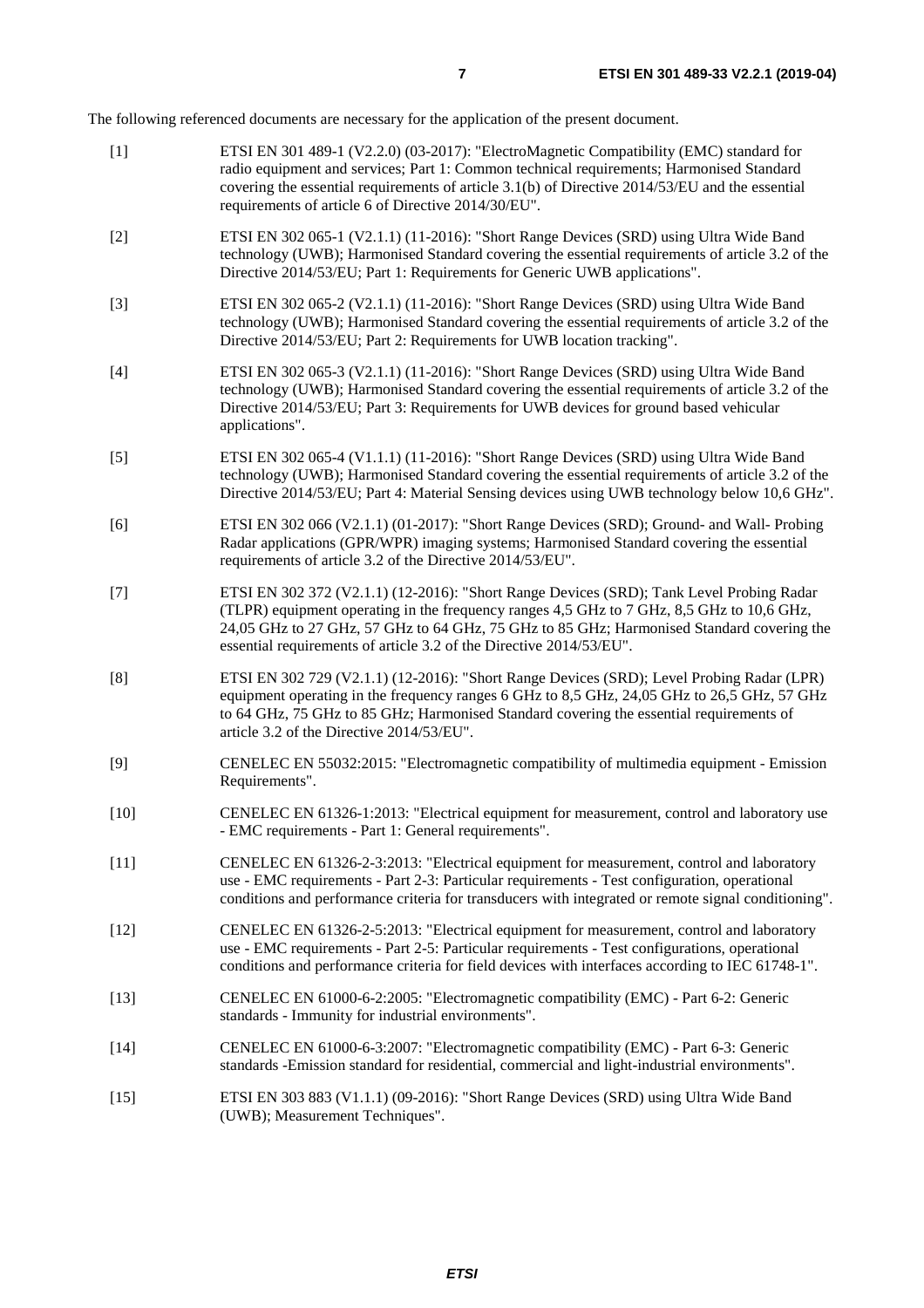# <span id="page-7-0"></span>2.2 Informative references

References are either specific (identified by date of publication and/or edition number or version number) or non-specific. For specific references, only the cited version applies. For non-specific references, the latest version of the referenced document (including any amendments) applies.

NOTE: While any hyperlinks included in this clause were valid at the time of publication, ETSI cannot guarantee their long term validity.

The following referenced documents are not necessary for the application of the present document but they assist the user with regard to a particular subject area.

- [i.1] Directive 2014/53/EU of the European Parliament and of the council of 16 April 2014 on the harmonisation of the laws of the Member States relating to the making available on the market of radio equipment and repealing Directive 1999/5/EC.
- [i.2] Commission Implementing Decision C(2015) 5376 final of 4.8.2015 on a standardisation request to the European Committee for Electrotechnical Standardisation and to the European Telecommunications Standards Institute as regards radio equipment in support of Directive 2014/53/EU of the European Parliament and of the Council.

# 3 Definitions and abbreviations

# 3.1 Definitions

For the purposes of the present document, the terms and definitions given in ETSI EN 301 489-1 [[1\]](#page-6-0), clause 3 apply.

# 3.2 Abbreviations

For the purposes of the present document, the abbreviations given in ETSI EN 301 489-1 [\[1](#page-6-0)], clause 3 and in specific UWB standards ETSI EN 302 065 part 1 [[2](#page-6-0)], clause 3.2, part 2 [\[3](#page-6-0)], clause 3.2, part 3 [\[4](#page-6-0)], clause 3.2 and part 4 [\[5](#page-6-0)], clause 3.2, ETSI EN 302 066 [\[6](#page-6-0)], clause 3.2, ETSI EN 302 372 [\[7](#page-6-0)], clause 3.2 and ETSI EN 302 729 [[8\]](#page-6-0), clause 3.2 apply.

# 4 Test conditions

# 4.1 General

For the purposes of the present document, the test conditions of ETSI EN 301 489-1 [\[1](#page-6-0)], clause 4 shall apply as appropriate. Further product related test conditions for UWB equipment are specified in the present document.

For emission and immunity tests the test modulation, test arrangements, etc., as specified in the present document, clauses 4.1 to 4.5, shall apply.

# 4.2 Arrangements for test signals

#### 4.2.1 General

The provisions of ETSI EN 301 489-1 [[1\]](#page-6-0), clause 4.2 shall apply.

#### 4.2.2 Arrangements for test signals at the RF input of transmitters

The provisions of ETSI EN 301 489-1 [[1\]](#page-6-0), clause 4.2.1 shall apply.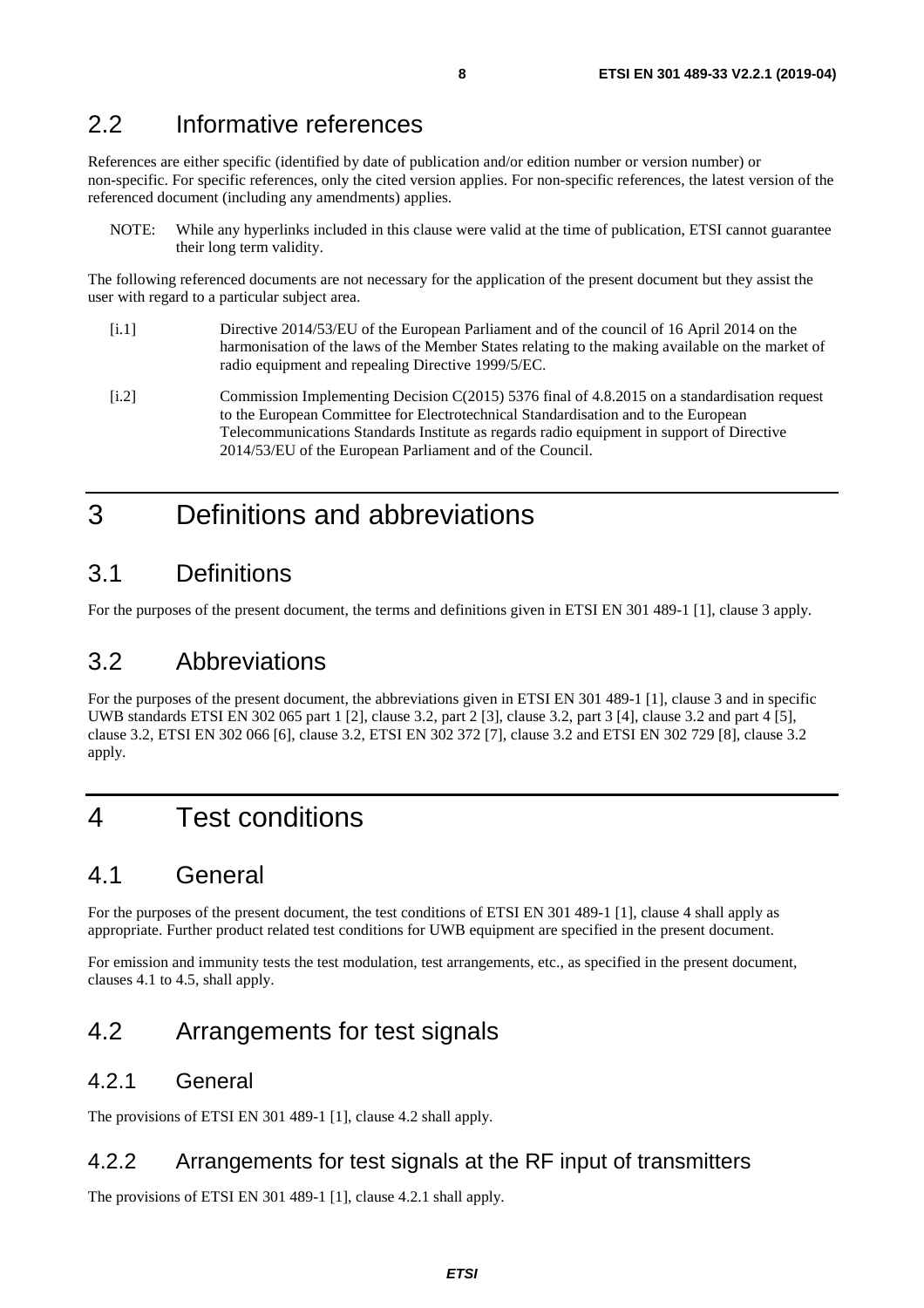### <span id="page-8-0"></span>4.2.3 Arrangements for test signals at the RF output of transmitters

The provisions of ETSI EN 301 489-1 [[1\]](#page-6-0), clause 4.2.2 shall apply with the following modification.

The transmitter shall be operated at its maximum rated RF output power, modulated with normal test modulation (see clause 4.5).

### 4.2.4 Arrangements for test signals at the RF input of receivers

The provisions of ETSI EN 301 489-1 [[1\]](#page-6-0), clause 4.2.3 shall apply with the following modification.

A communication link shall be established if appropriate at the start of the test and maintained during the test.

For all radio determination devices, the normal operation mode shall be applied.

#### 4.2.5 Arrangements for test signals at the RF output of receivers

The provisions of ETSI EN 301 489-1 [[1\]](#page-6-0), clause 4.2.4 shall apply.

### 4.2.6 Arrangements for testing transmitter and receiver together (as a system)

The provisions of ETSI EN 301 489-1 [[1\]](#page-6-0), clause 4.2.5 shall apply with the following modification.

For the immunity tests of duplex transceivers, the EUT may be configured in the repeater mode, consistent with the conditions given above.

# 4.3 Exclusion bands

#### 4.3.1 for EMC emission test

The exclusion band for UWB equipment under EMC emission testing is the operating bandwidth(s), see related harmonised standards ETSI EN 302 065 part 1 [\[2](#page-6-0)], clause 4.3.1, part 2 [\[3](#page-6-0)], clause 4.3.1, part 3 [\[4](#page-6-0)], clause 4.3.1 and part 4 [\[5](#page-6-0)], clause 4.3.1, ETSI EN 302 066 [\[6](#page-6-0)], clause 4.3.1, ETSI EN 302 372 [[7\]](#page-6-0), clause 4.3.1 and ETSI EN 302 729 [[8](#page-6-0)], clause 4.3.1 and using the definition in ETSI EN 303 883 [[15](#page-6-0)], clause 7.2.2:

- The lower frequency of the exclusion band (EXband(lower) in ETSI EN 30[1](#page-6-0) 489-1 [1], clause 4.3) is the lower frequency of the operating bandwidth(s) (see ETSI EN 303 883 [\[15](#page-6-0)], clause 7.2.2).
- The upper frequency of the exclusion band (EXband(upper) in ETSI EN 301 489-1 [\[1](#page-6-0)], clause 4.3) is the upper frequency of the operating bandwidth(s) (see ETSI EN 303 883 [\[15](#page-6-0)], clause 7.2.2).

### 4.3.2 for EMC immunity test

The exclusion band for UWB equipment under EMC immunity testing is calculated according to ETSI EN 301 489-1 [\[1](#page-6-0)], clause 4.3.3.3 with parameter  $n = 1$ , where:

- BWRX corresponds to the operating bandwidth of the UWB device (see ETSI EN 303 883 [\[15](#page-6-0)], clause 7.2.2).
- BandRX(lower) corresponds to the lower edge of the operating bandwidth (see ETSI EN 303 883 [[15\]](#page-6-0), clause 7.2.2).
- BandRX(upper) corresponds to the upper edge of the operating bandwidth (see ETSI EN 303 883 [[15\]](#page-6-0), clause 7.2.2).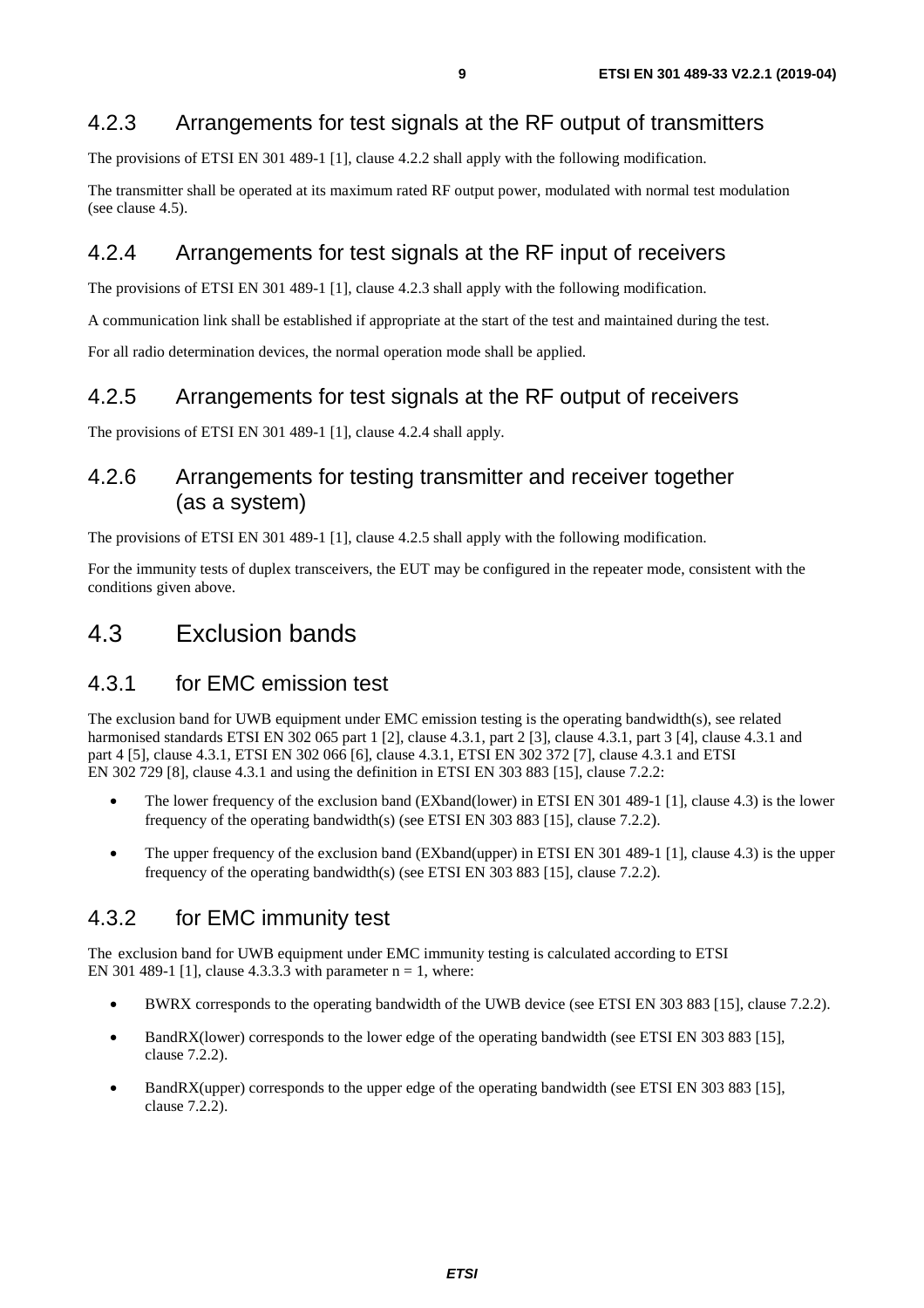# <span id="page-9-0"></span>4.4 Narrow band responses of receivers

This clause does not apply for TLPR [\[7](#page-6-0)] and LPR [\[8](#page-6-0)].

The provision of ETSI EN 301 489-1 [[1\]](#page-6-0), clause 4.4 shall apply with the exception of those GPR/WPR equipment [[6\]](#page-6-0) that do not permit a narrow band response of the receivers.

# 4.5 Normal test modulation

The manufacturer may have to supply the test modulation/demodulation equipment.

The test signal generator (modulation) shall be able to produce a continuous stream of data or a repetitive message.

The test signal receiver (de-modulator) shall be, where appropriate, able to produce a readout of Bit Error Ratio (BER) of a continuous data stream or a repetitive readout of message acceptance.

This requirement does not apply for GPR/WPR [\[6](#page-6-0)], (T)LPR [[7\]](#page-6-0), [\[8](#page-6-0)] and Material Sensing Devices [\[5](#page-6-0)].

# 5 Performance assessment

# 5.1 General

The provision of ETSI EN 301 489-1 [[1\]](#page-6-0), clause 5.1 shall apply with the following modifications.

For GPR/WPR [[6\]](#page-6-0) the manufacturer shall declare whether the DUT performance assessment is based on:

- the maintenance of function(s); or
- the way the eventual loss of function(s) can be recovered; or
- unintentional behaviour of the DUT.

# 5.2 Equipment which can provide an UWB communications link

The provision of ETSI EN 301 489-1 [[1\]](#page-6-0), clause 5.2 shall apply.

# 5.3 Equipment which does not provide an UWB communications link

The provision of ETSI EN 301 489-1 [[1\]](#page-6-0), clause 5.3 shall apply with the following exclusions.

For (T)LPR [[7\]](#page-6-0) and [\[8](#page-6-0)] requirements the following standards shall apply as listed in either 1 or 2:

- 1) CENELEC EN 61326-1 [[10\]](#page-6-0), clause 6.4, with CENELEC EN 61326-2-3 [\[11](#page-6-0)], clause 6.4 or with CENELEC EN 61326-2-5 [[12\]](#page-6-0), clause 6.4 as applicable.
- 2) CENELEC EN 61000-6-3 [\[14](#page-6-0)], clause 7 or CENELEC EN 61000-6-2 [\[13](#page-6-0)], clause 8.

### 5.4 Ancillary equipment

The provision of ETSI EN 301 489-1 [[1\]](#page-6-0), clause 5.4 shall apply.

# 5.5 Equipment classification

The provision of ETSI EN 301 489-1 [[1\]](#page-6-0), clause 5.5 shall apply.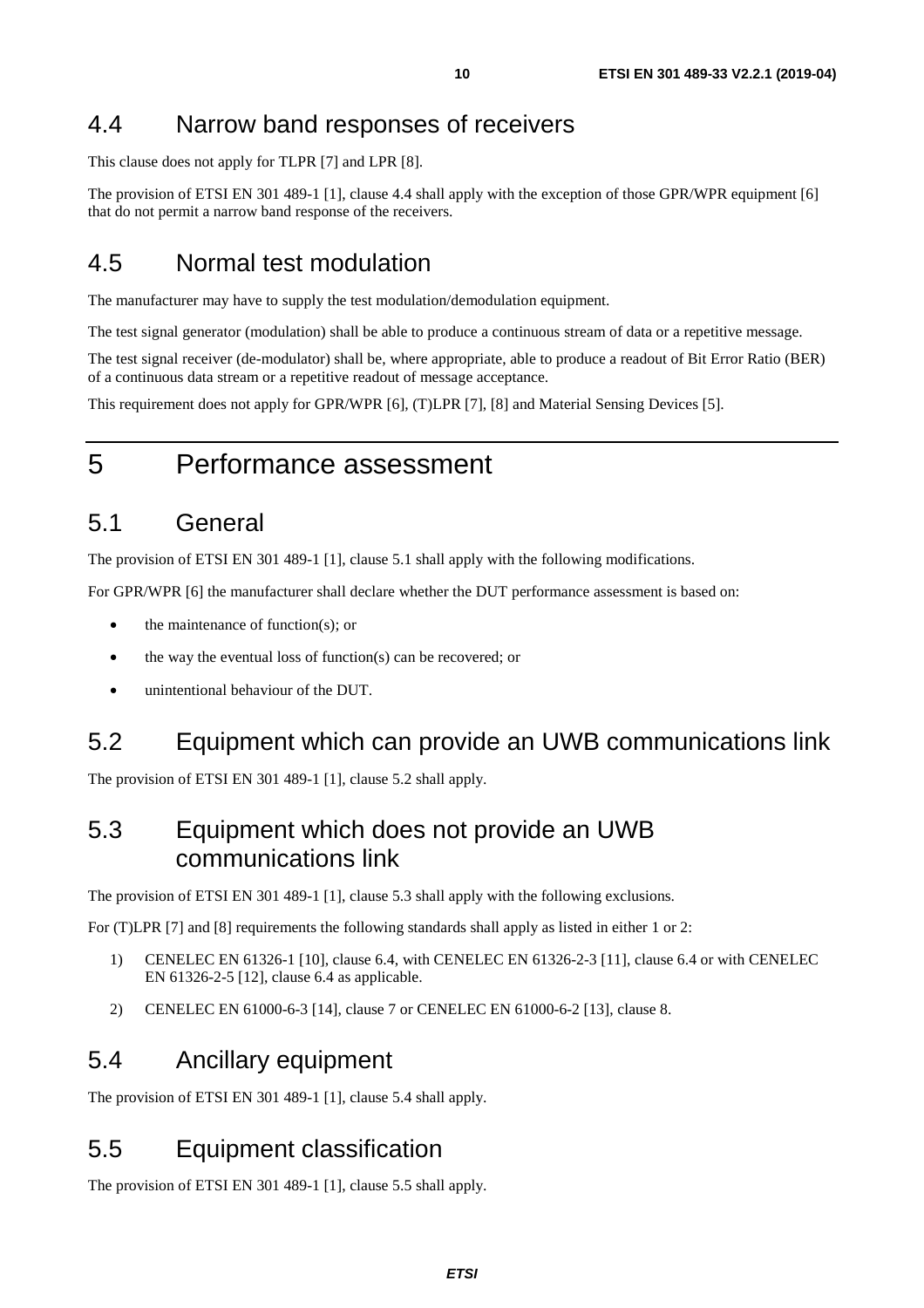# <span id="page-10-0"></span>6 Performance criteria

# 6.0 Introduction

The performance criteria are used to take a decision on whether a radio equipment passes or fails immunity tests.

For the purpose of the present document four categories of performance criteria apply:

- performance criteria for continuous phenomena applied to transmitters and receivers;
- performance criteria for transient phenomena applied to transmitters;
- performance criteria for transient phenomena applied to receivers.

# 6.1 Performance criteria for continuous phenomena applied to transmitters and receivers

The provision of ETSI EN 301 489-1 [[1\]](#page-6-0), clause 6.1 shall apply.

# 6.2 Performance criteria for transient phenomena applied to transmitters and receivers

The provision of ETSI EN 301 489-1 [[1\]](#page-6-0), clause 6.2 shall apply.

# 6.3 Performance criteria for equipment which does not provide an UWB communication link

For radio equipment which does not provide an UWB communication link, the performance criteria described in clauses 6.1 and 6.2 are not appropriate, in these cases the manufacturer shall declare, for inclusion in the test report, his own specification for an acceptable level of performance or degradation of performance during and/or after the immunity tests. The performance specification shall be included in the product description and documentation.

The manufacturer shall furthermore define the test method(s) for the assessment of the actual level of performance or degradation of performance during and/or after the EMC exposure. Under these circumstances the manufacturer shall additionally provide the following information also for inclusion in the test report:

- the functions of the EUT during and after EMC stress;
- the intended functions of the EUT which shall be in accordance with the documentation accompanying the equipment;
- suitable pass/fail criteria for the EUT;
- the method of monitoring the actual level of performance and/or the actual degradation of performance of the EUT.

The assessment of the actual performance or its degradation which is carried out during and/or after the EMC exposure, shall be simple, but at the same time give adequate proof that the primary functions of the equipment fulfil the manufacturer defined acceptable level of performance or degradation of performance.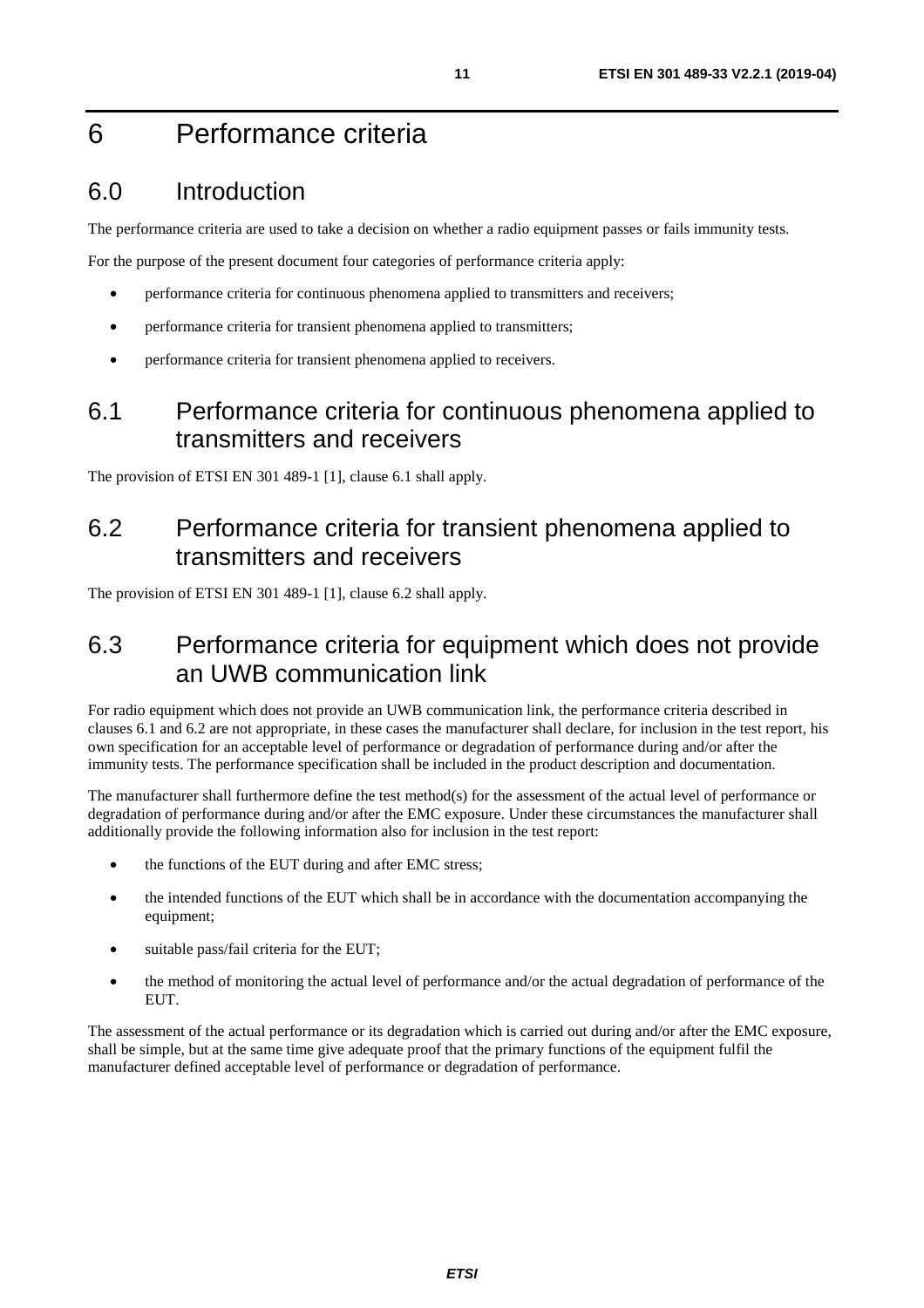# <span id="page-11-0"></span>6.4 Performance criteria for ancillary equipment tested on a stand alone basis

If ancillary equipment is intended to be tested on a stand alone basis, the performance criteria described in clauses 6.1 and 6.2 are not appropriate, in these cases the manufacturer shall declare, for inclusion in the test report, his own specification for an acceptable level of performance or degradation of performance during and/or after the immunity tests. The performance specification shall be included in the product description and documentation. The related specifications set out in clause 5.3 have also to be taken into account.

# 7 Applicability overview

# 7.1 Emission

Table 1 in ETSI EN 301 489-1 [\[1](#page-6-0)] contains the applicability of EMC emission measurements to the relevant ports of radio and/or associated ancillary equipment.

# 7.2 Immunity

Table 2 of ETSI EN 301 489-1 [\[1](#page-6-0)] contains the applicability of EMC immunity measurements to the relevant ports of radio and/or associated ancillary equipment.

# 8 Methods of measurement and limits for EMC emissions

### 8.1 Test configuration

The provision of ETSI EN 301 489-1 [[1\]](#page-6-0), clause 8.1 shall apply with the following exclusions.

For (T)LPR [[7\]](#page-6-0) and [\[8](#page-6-0)] requirements, the following standards shall apply as listed in either 1 or 2:

- 1) CENELEC EN 61326-1 [[10\]](#page-6-0), clause 7, with CENELEC EN 61326-2-3 [[11\]](#page-6-0), clause 7 or with CENELEC EN 61326-2-5 [[12\]](#page-6-0), clause 7 as applicable.
- 2) CENELEC EN 61000-6-3 [\[14](#page-6-0)], clause 7.

# 8.2 Enclosure port of ancillary equipment measured on a stand alone basis

#### 8.2.1 General

The provision of ETSI EN 301 489-1 [[1\]](#page-6-0), clause 8.2.1 shall apply with the following exclusions.

- 1) CENELEC EN 61326-1 [[10\]](#page-6-0), clause 7, with CENELEC EN 61326-2-3 [[11\]](#page-6-0), clause 7 or with CENELEC EN 61326-2-5 [[12\]](#page-6-0), clause 7 as applicable.
- 2) CENELEC EN 61000-6-3 [\[14](#page-6-0)], clause 7.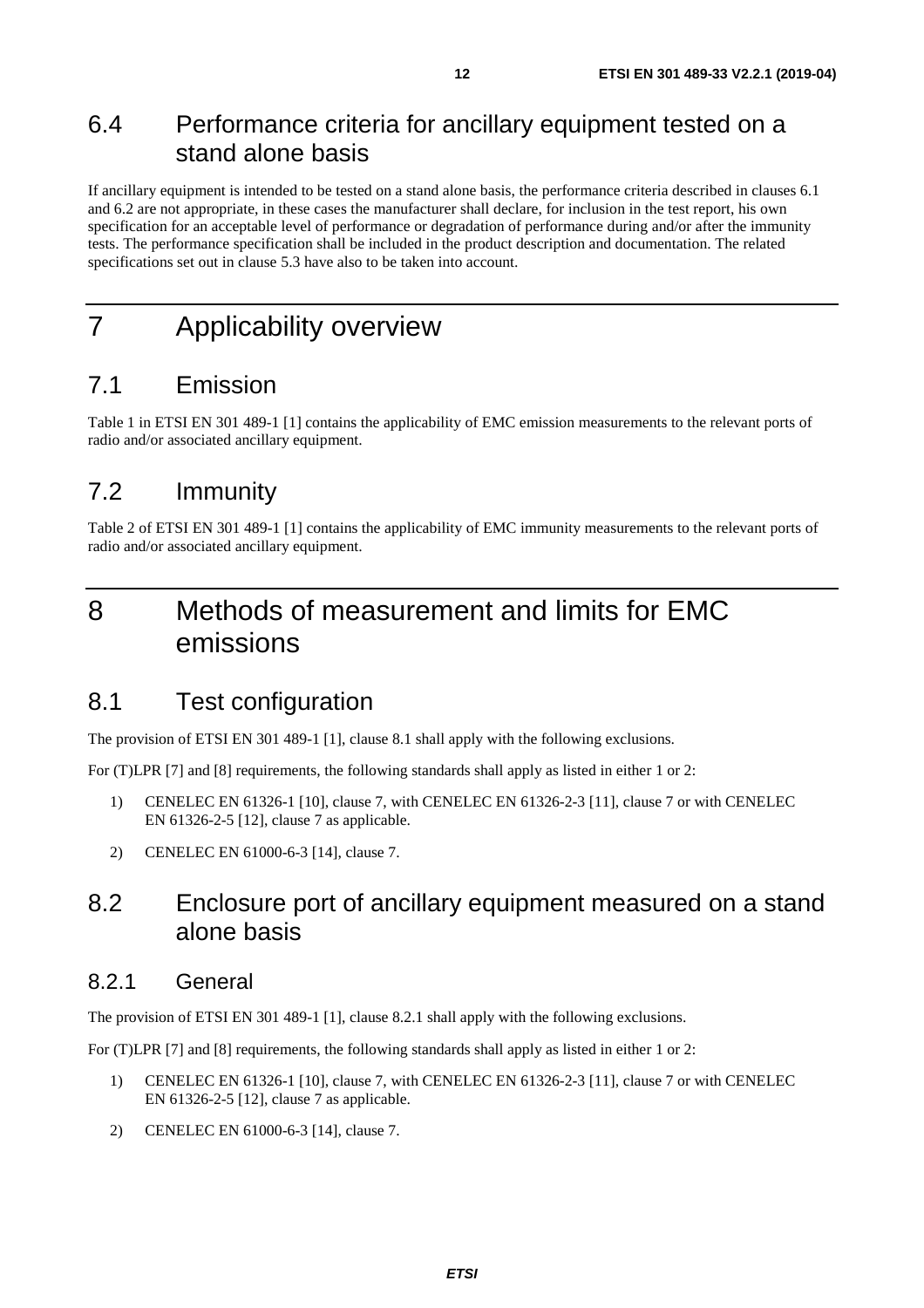#### <span id="page-12-0"></span>8.2.2 Test method

The test method shall be in accordance with CENELEC EN 55032 [\[9](#page-6-0)] with the following exclusions.

For (T)LPR [[7\]](#page-6-0) and [\[8](#page-6-0)] requirements, the following standards shall apply as listed in either 1 or 2:

- 1) CENELEC EN 61326-1 [[10\]](#page-6-0), clause 7, with CENELEC EN 61326-2-3 [[11\]](#page-6-0), clause 7 or with CENELEC EN 61326-2-5 [[12\]](#page-6-0), clause 7 as applicable.
- 2) CENELEC EN 61000-6-3 [\[14](#page-6-0)], clause 7.

#### 8.2.3 Limits

The ancillary equipment shall meet the class B limits given in CENELEC EN 55032 [\[9](#page-6-0)] or for ancillary equipment intended to be used in and industrial environment or telecommunication centers, the class A limits given in CENELEC EN 55032 [\[9](#page-6-0)] may be used, with the following exclusions.

For (T)LPR [[7\]](#page-6-0) and [\[8](#page-6-0)] requirements, the following standards shall apply as listed in either 1 or 2:

- 1) CENELEC EN 61326-1 [[10\]](#page-6-0), clause 7, with CENELEC EN 61326-2-3 [[11\]](#page-6-0), clause 7 or with CENELEC EN 61326-2-5 [[12\]](#page-6-0), clause 7 as applicable.
- 2) CENELEC EN 61000-6-3 [\[14](#page-6-0)], clause 7.

# 8.3 DC power input/output ports

#### 8.3.1 General

The provision of ETSI EN 301 489-1 [[1\]](#page-6-0), clause 8.3.1 shall apply with the following exclusions.

For (T)LPR [[7](#page-6-0)] and [\[8](#page-6-0)] requirements, the following standards shall apply as listed in either 1 or 2:

- 1) CENELEC EN 61326-1 [[10\]](#page-6-0), clause 7, with CENELEC EN 61326-2-3 [[11\]](#page-6-0), clause 7 or with CENELEC EN 61326-2-5 [[12\]](#page-6-0), clause 7 as applicable.
- 2) CENELEC EN 61000-6-3 [\[14](#page-6-0)], clause 7.

#### 8.3.2 Test method

The provision of ETSI EN 301 489-1 [[1\]](#page-6-0), clause 8.3.2 shall apply with the following exclusions.

For (T)LPR [[7\]](#page-6-0) and [\[8](#page-6-0)] requirements, the following standards shall apply as listed in either 1 or 2:

- 1) CENELEC EN 61326-1 [[10\]](#page-6-0), clause 7, with CENELEC EN 61326-2-3 [[11\]](#page-6-0), clause 7 or with CENELEC EN 61326-2-5 [[12\]](#page-6-0), clause 7 as applicable.
- 2) CENELEC EN 61000-6-3 [\[14](#page-6-0)], clause 7.

#### 8.3.3 Limits

The provision of ETSI EN 301 489-1 [[1\]](#page-6-0), clause 8.3.3 shall apply with the following exclusions.

- 1) CENELEC EN 61326-1 [[10\]](#page-6-0), clause 7, with CENELEC EN 61326-2-3 [[11\]](#page-6-0), clause 7 or with CENELEC EN 61326-2-5 [[12\]](#page-6-0), clause 7 as applicable.
- 2) CENELEC EN 61000-6-3 [\[14](#page-6-0)], clause 7.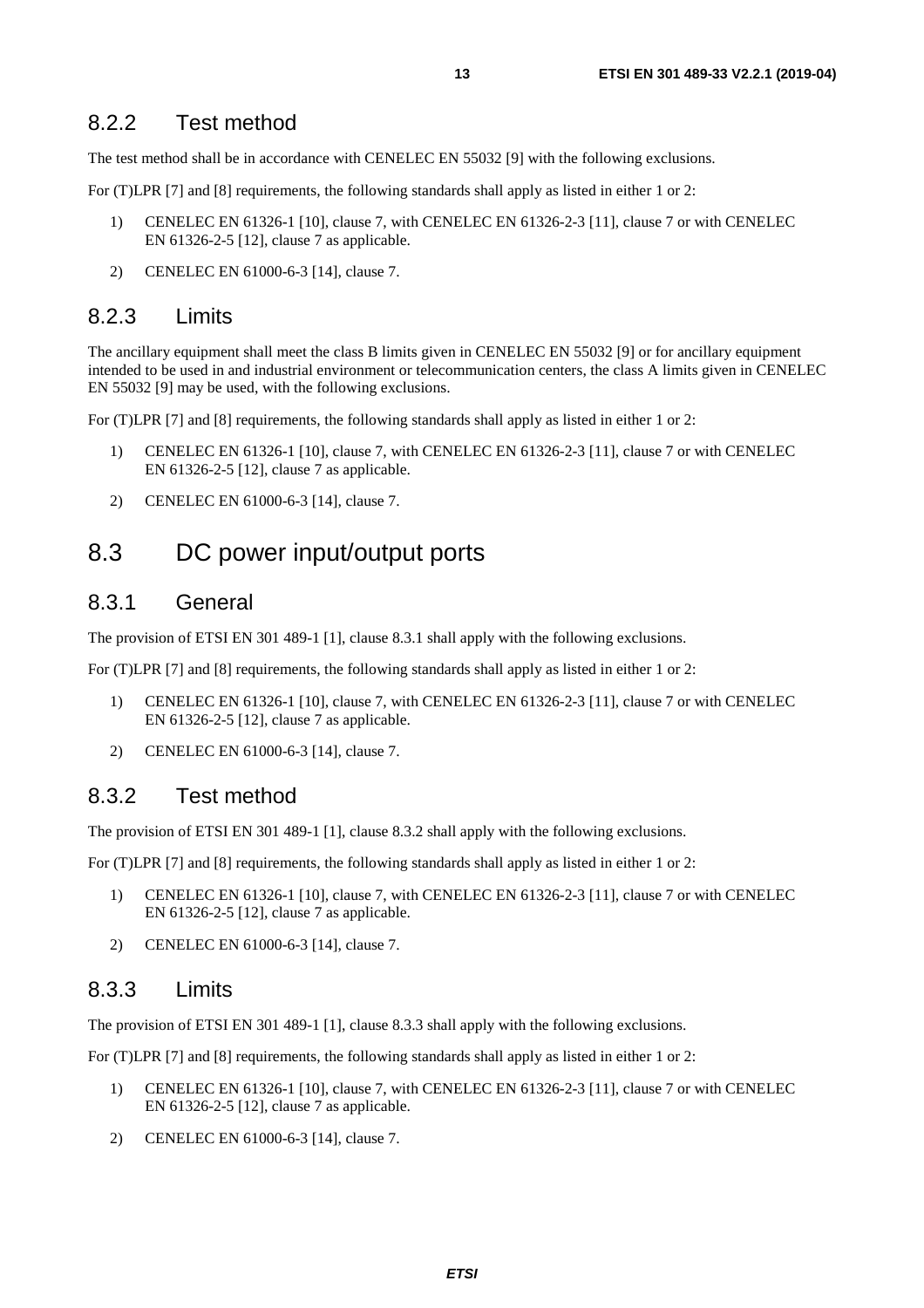# <span id="page-13-0"></span>8.4 AC mains power input/output ports

#### 8.4.1 General

The provision of ETSI EN 301 489-1 [[1\]](#page-6-0), clause 8.4.1 shall apply with the following exclusions.

For (T)LPR [[7\]](#page-6-0) and [\[8](#page-6-0)] requirements, the following standards shall apply as listed in either 1 or 2:

- 1) CENELEC EN 61326-1 [[10\]](#page-6-0), clause 7, with CENELEC EN 61326-2-3 [[11\]](#page-6-0), clause 7 or with CENELEC EN 61326-2-5 [[12\]](#page-6-0), clause 7 as applicable.
- 2) CENELEC EN 61000-6-3 [\[14](#page-6-0)], clause 7.

#### 8.4.2 Test method

The provision of ETSI EN 301 489-1 [[1\]](#page-6-0), clause 8.4.2 shall apply with the following exclusions.

For (T)LPR [[7\]](#page-6-0) and [\[8](#page-6-0)] requirements, the following standards shall apply as listed in either 1 or 2:

- 1) CENELEC EN 61326-1 [[10\]](#page-6-0), clause 7, with CENELEC EN 61326-2-3 [[11\]](#page-6-0), clause 7 or with CENELEC EN 61326-2-5 [[12\]](#page-6-0), clause 7 as applicable.
- 2) CENELEC EN 61000-6-3 [\[14](#page-6-0)], clause 7.

#### 8.4.3 Limits

#### 8.4.3.1 General

The provision of ETSI EN 301 489-1 [[1\]](#page-6-0), clause 8.4.3 shall apply with the following exclusions.

For (T)LPR [[7\]](#page-6-0) and [\[8](#page-6-0)] requirements, the following standards shall apply as listed in either 1 or 2:

- 1) CENELEC EN 61326-1 [[10\]](#page-6-0), clause 7, with CENELEC EN 61326-2-3 [[11\]](#page-6-0), clause 7 or with CENELEC EN 61326-2-5 [[12\]](#page-6-0), clause 7 as applicable.
- 2) CENELEC EN 61000-6-3 [\[14](#page-6-0)], clause 7.

#### 8.4.3.2 AC Power port used for power supply only

The provision of ETSI EN 301 489-1 [[1\]](#page-6-0), clause 8.4.3.2 shall apply with the following exclusions.

For (T)LPR [[7\]](#page-6-0) and [\[8](#page-6-0)] requirements, the following standards shall apply as listed in either 1 or 2:

- 1) CENELEC EN 61326-1 [[10\]](#page-6-0), clause 7, with CENELEC EN 61326-2-3 [[11\]](#page-6-0), clause 7 or with CENELEC EN 61326-2-5 [[12\]](#page-6-0), clause 7 as applicable.
- 2) CENELEC EN 61000-6-3 [\[14](#page-6-0)], clause 7.

#### 8.4.3.3 AC power input port also used for PLC Communications

The provision of ETSI EN 301 489-1 [[1\]](#page-6-0), clause 8.4.3.3 shall apply with the following exclusions.

- 1) CENELEC EN 61326-1 [[10\]](#page-6-0), clause 7, with CENELEC EN 61326-2-3 [[11\]](#page-6-0), clause 7 or with CENELEC EN 61326-2-5 [[12\]](#page-6-0), clause 7 as applicable.
- 2) CENELEC EN 61000-6-3 [\[14](#page-6-0)], clause 7.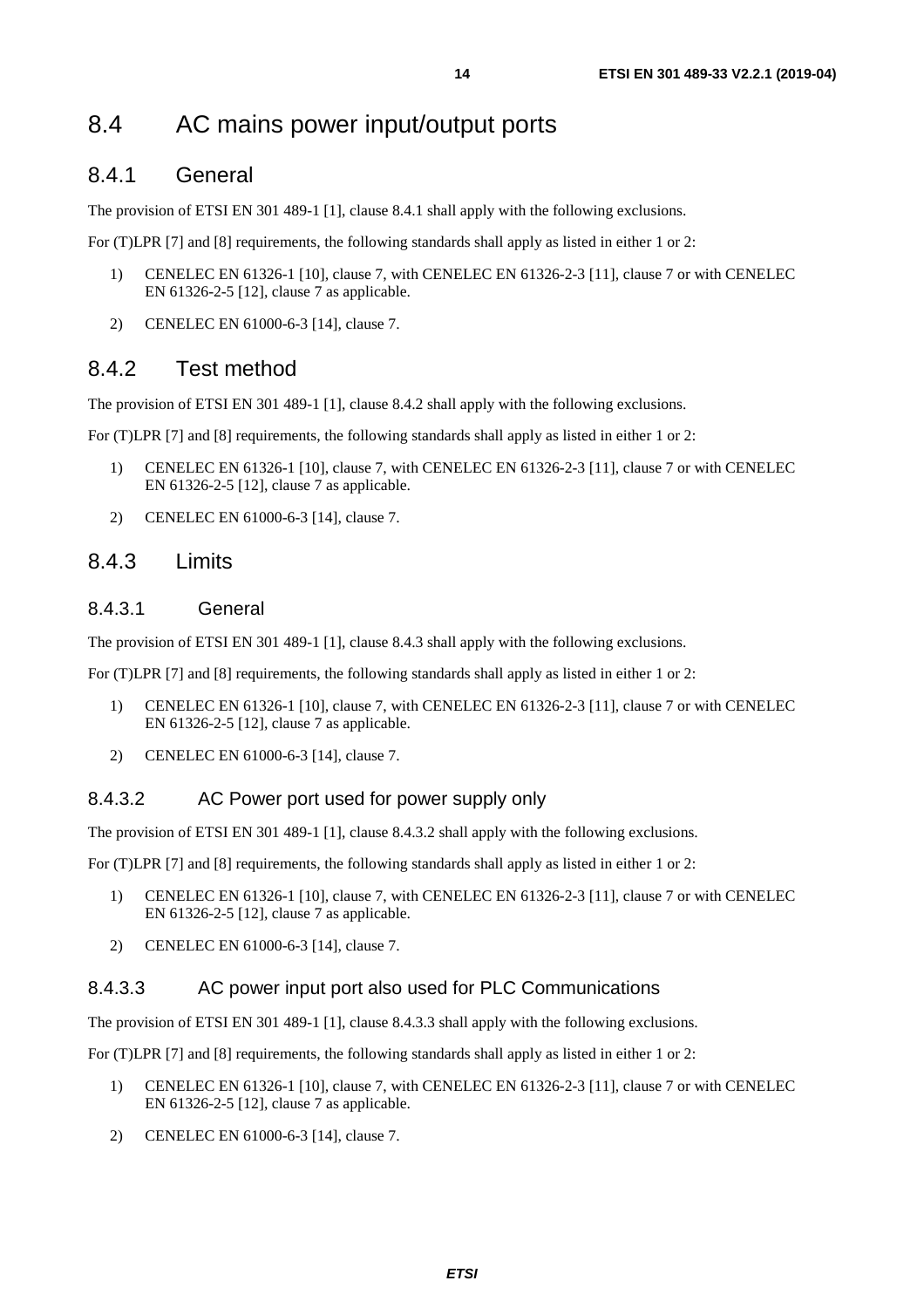# <span id="page-14-0"></span>8.5 Harmonic current emissions (AC mains input port)

The provision of ETSI EN 301 489-1 [[1\]](#page-6-0), clause 8.5 shall apply with the following exclusions.

For (T)LPR [[7\]](#page-6-0) and [\[8](#page-6-0)] requirements, the following standards shall apply as listed in either 1 or 2:

- 1) CENELEC EN 61326-1 [[10\]](#page-6-0), clause 7, with CENELEC EN 61326-2-3 [[11\]](#page-6-0), clause 7 or with CENELEC EN 61326-2-5 [[12\]](#page-6-0), clause 7 as applicable.
- 2) CENELEC EN 61000-6-3 [\[14](#page-6-0)], clause 7.

# 8.6 Voltage fluctuations and flicker (AC mains input port)

The provision of ETSI EN 301 489-1 [[1\]](#page-6-0), clause 8.6 shall apply with the following exclusions.

For (T)LPR [[7](#page-6-0)] and [\[8](#page-6-0)] requirements, the following standards shall apply as listed in either 1 or 2:

- 1) CENELEC EN 61326-1 [[10\]](#page-6-0), clause 7, with CENELEC EN 61326-2-3 [[11\]](#page-6-0), clause 7 or with CENELEC EN 61326-2-5 [[12\]](#page-6-0), clause 7 as applicable.
- 2) CENELEC EN 61000-6-3 [\[14](#page-6-0)], clause 7.

### 8.7 Wired network ports

#### 8.7.1 General

The provision of ETSI EN 301 489-1 [[1\]](#page-6-0), clause 8.7.1 shall apply with the following exclusions.

For (T)LPR [[7\]](#page-6-0) and [\[8](#page-6-0)] requirements, the following standards shall apply as listed in either 1 or 2:

- 1) CENELEC EN 61326-1 [[10\]](#page-6-0), clause 7, with CENELEC EN 61326-2-3 [[11\]](#page-6-0), clause 7 or with CENELEC EN 61326-2-5 [[12\]](#page-6-0), clause 7 as applicable.
- 2) CENELEC EN 61000-6-3 [\[14](#page-6-0)], clause 7.

#### 8.7.2 Test method

The provision of ETSI EN 301 489-1 [[1\]](#page-6-0), clause 8.7.2 shall apply with the following exclusions.

For (T)LPR [[7\]](#page-6-0) and [\[8](#page-6-0)] requirements, the following standards shall apply as listed in either 1 or 2:

- 1) CENELEC EN 61326-1 [[10\]](#page-6-0), clause 7, with CENELEC EN 61326-2-3 [[11\]](#page-6-0), clause 7 or with CENELEC EN 61326-2-5 [[12\]](#page-6-0), clause 7 as applicable.
- 2) CENELEC EN 61000-6-3 [\[14](#page-6-0)], clause 7.

#### 8.7.3 Limits

The provision of ETSI EN 301 489-1 [[1\]](#page-6-0), clause 8.7.3 shall apply with the following exclusions.

- 1) CENELEC EN 61326-1 [[10\]](#page-6-0), clause 7, with CENELEC EN 61326-2-3 [[11\]](#page-6-0), clause 7 or with CENELEC EN 61326-2-5 [[12\]](#page-6-0), clause 7 as applicable.
- 2) CENELEC EN 61000-6-3 [\[14](#page-6-0)], clause 7.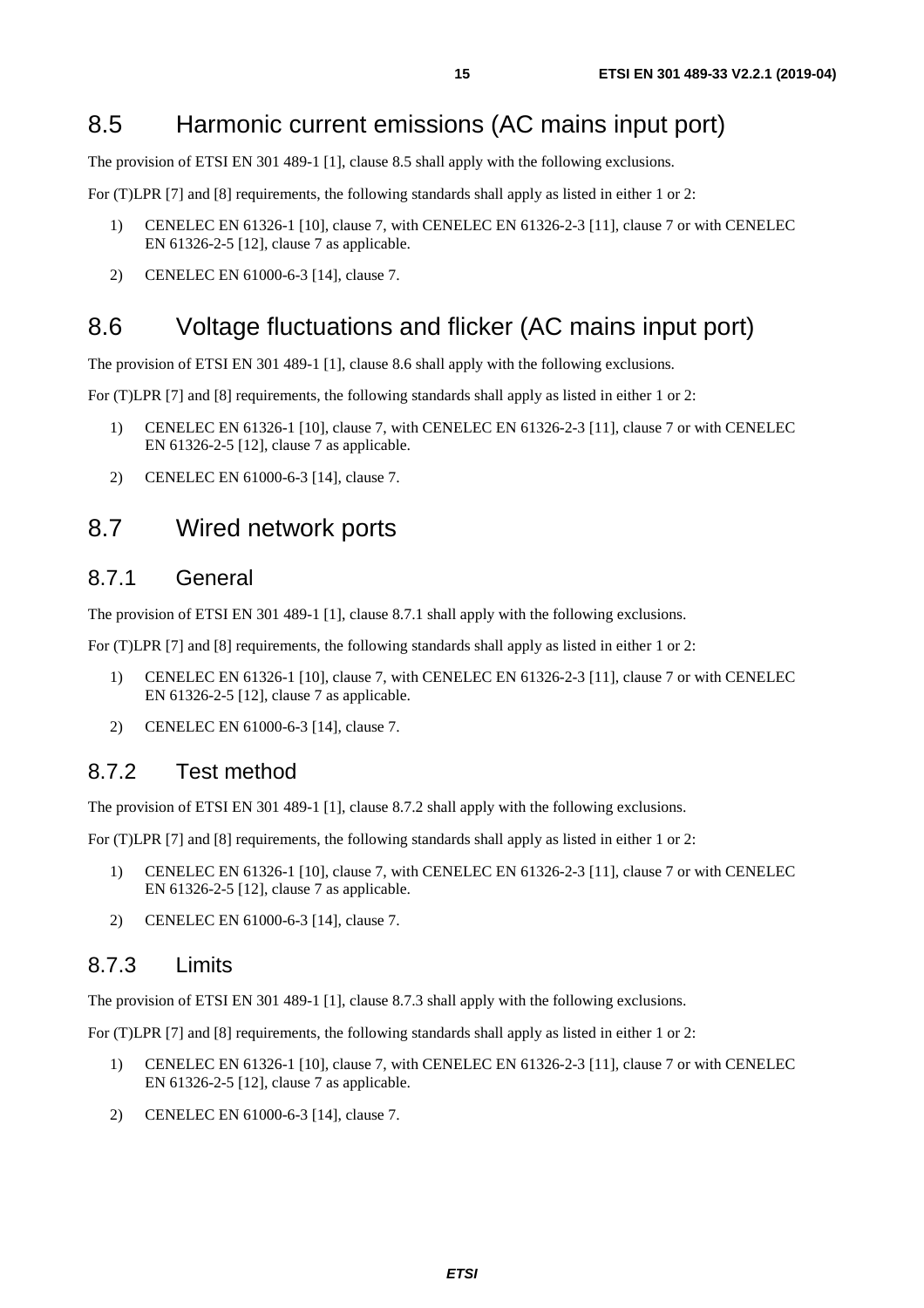# <span id="page-15-0"></span>9 Test methods and levels for immunity tests

# 9.1 Test configuration

The provision of ETSI EN 301 489-1 [[1\]](#page-6-0), clause 9.1 shall apply with the following exclusions.

For (T)LPR [[7\]](#page-6-0) and [\[8](#page-6-0)] requirements, the following standards shall apply as listed in either 1 or 2:

- 1) CENELEC EN 61326-1 [[10\]](#page-6-0), clause 6, with CENELEC EN 61326-2-3 [[11\]](#page-6-0), clause 6 or with CENELEC EN 61326-2-5 [[12\]](#page-6-0), clause 6 as applicable.
- 2) CENELEC EN 61000-6-2 [\[13](#page-6-0)], clause 8.

# 9.2 Radio frequency electromagnetic field (80 MHz to 6 000 MHz)

#### 9.2.1 General

The provision of ETSI EN 301 489-1 [[1\]](#page-6-0), clause 9.2.1 shall apply with the following exclusions.

For (T)LPR [[7\]](#page-6-0) and [\[8](#page-6-0)] requirements, the following standards shall apply as listed in either 1 or 2:

- 1) CENELEC EN 61326-1 [[10\]](#page-6-0), clause 6, with CENELEC EN 61326-2-3 [[11\]](#page-6-0), clause 6 or with CENELEC EN 61326-2-5 [[12\]](#page-6-0), clause 6 as applicable.
- 2) CENELEC EN 61000-6-2 [\[13](#page-6-0)], clause 8.

#### 9.2.2 Test method

The provision of ETSI EN 301 489-1 [[1\]](#page-6-0), clause 9.2.2 shall apply with the following exclusions.

For (T)LPR [[7\]](#page-6-0) and [\[8](#page-6-0)] requirements, the following standards shall apply as listed in either 1 or 2:

- 1) CENELEC EN 61326-1 [[10\]](#page-6-0), clause 6, with CENELEC EN 61326-2-3 [[11\]](#page-6-0), clause 6 or with CENELEC EN 61326-2-5 [[12\]](#page-6-0), clause 6 as applicable.
- 2) CENELEC EN 61000-6-2 [\[13](#page-6-0)], clause 8.

#### 9.2.3 Performance criteria

The provision of ETSI EN 301 489-1 [[1\]](#page-6-0), clause 9.2.3 shall apply with the following exclusions.

- 1) CENELEC EN 61326-1 [[10\]](#page-6-0), clause 6, with CENELEC EN 61326-2-3 [[11\]](#page-6-0), clause 6 or with CENELEC EN 61326-2-5 [[12\]](#page-6-0), clause 6 as applicable.
- 2) CENELEC EN 61000-6-2 [\[13](#page-6-0)], clause 8.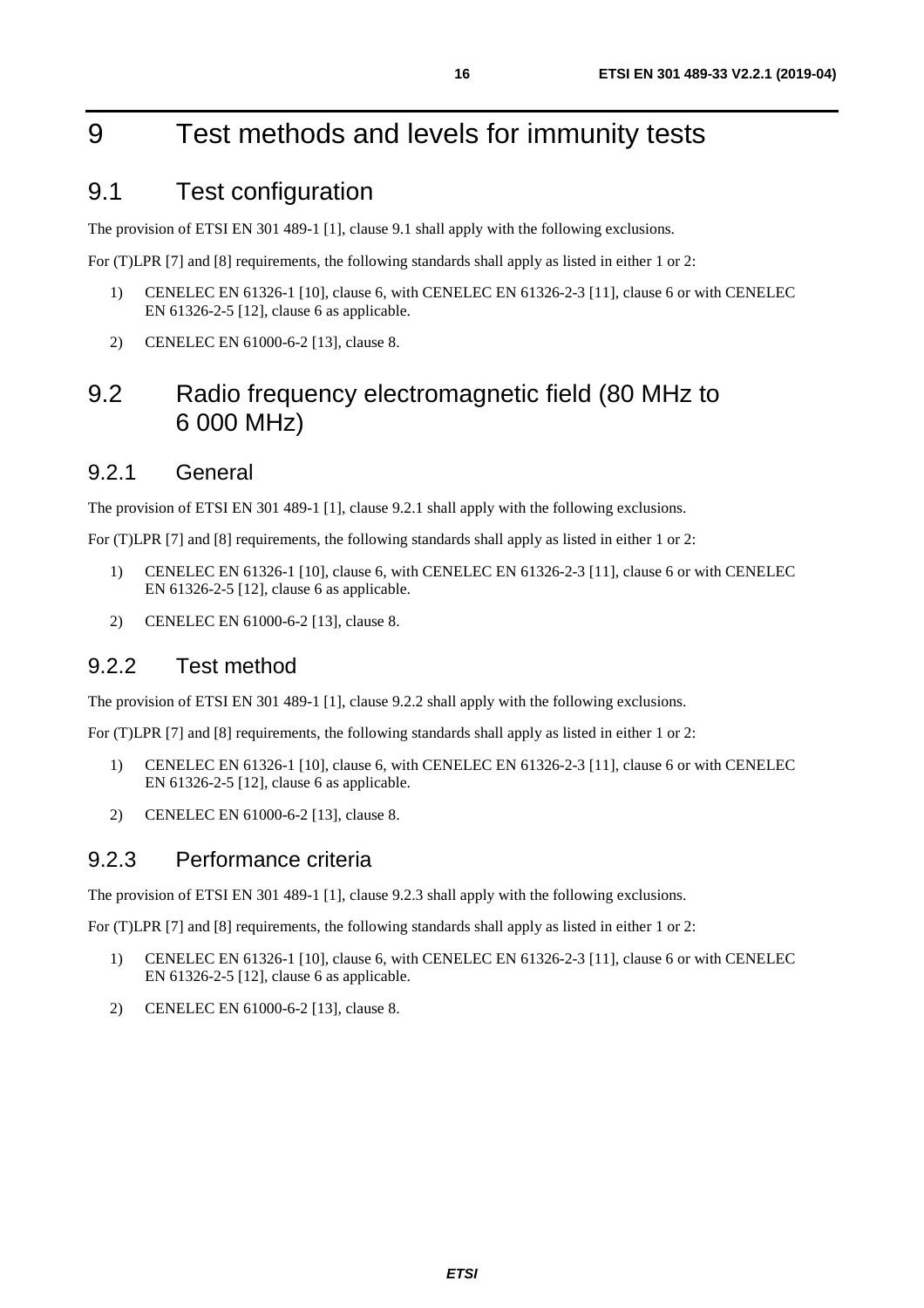# <span id="page-16-0"></span>9.3 Electrostatic discharge

#### 9.3.1 General

The provision of ETSI EN 301 489-1 [[1\]](#page-6-0), clause 9.3 shall apply with the following exclusions.

For (T)LPR [[7\]](#page-6-0) and [\[8](#page-6-0)] requirements, the following standards shall apply as listed in either 1 or 2:

- 1) CENELEC EN 61326-1 [[10\]](#page-6-0), clause 6, with CENELEC EN 61326-2-3 [[11\]](#page-6-0), clause 6 or with CENELEC EN 61326-2-5 [[12\]](#page-6-0), clause 6 as applicable.
- 2) CENELEC EN 61000-6-2 [\[13](#page-6-0)], clause 8.

#### 9.3.2 Test method

The provision of ETSI EN 301 489-1 [[1\]](#page-6-0), clause 9.3.2 shall apply with the following exclusions.

For (T)LPR [[7\]](#page-6-0) and [\[8](#page-6-0)] requirements, the following standards shall apply as listed in either 1 or 2:

- 1) CENELEC EN 61326-1 [[10\]](#page-6-0), clause 6, with CENELEC EN 61326-2-3 [[11\]](#page-6-0), clause 6 or with CENELEC EN 61326-2-5 [[12\]](#page-6-0), clause 6 as applicable.
- 2) CENELEC EN 61000-6-2 [\[13](#page-6-0)], clause 8.

#### 9.3.3 Performance criteria

The provision of ETSI EN 301 489-1 [[1\]](#page-6-0), clause 9.3.3 shall apply with the following exclusions.

For (T)LPR [[7\]](#page-6-0) and [\[8](#page-6-0)] requirements, the following standards shall apply as listed in either 1 or 2:

- 1) CENELEC EN 61326-1 [[10\]](#page-6-0), clause 6, with CENELEC EN 61326-2-3 [[11\]](#page-6-0), clause 6 or with CENELEC EN 61326-2-5 [[12\]](#page-6-0), clause 6 as applicable.
- 2) CENELEC EN 61000-6-2 [\[13](#page-6-0)], clause 8.

# 9.4 Fast transients, common mode

#### 9.4.1 General

The provision of ETSI EN 301 489-1 [[1\]](#page-6-0), clause 9.4.1 shall apply with the following exclusions.

For (T)LPR [[7\]](#page-6-0) and [\[8](#page-6-0)] requirements, the following standards shall apply as listed in either 1 or 2:

- 1) CENELEC EN 61326-1 [[10\]](#page-6-0), clause 6, with CENELEC EN 61326-2-3 [[11\]](#page-6-0), clause 6 or with CENELEC EN 61326-2-5 [[12\]](#page-6-0), clause 6 as applicable.
- 2) CENELEC EN 61000-6-2 [\[13](#page-6-0)], clause 8.

#### 9.4.2 Test method

The provision of ETSI EN 301 489-1 [[1\]](#page-6-0), clause 9.4.2 shall apply with the following exclusions.

- 1) CENELEC EN 61326-1 [[10\]](#page-6-0), clause 6, with CENELEC EN 61326-2-3 [[11\]](#page-6-0), clause 6 or with CENELEC EN 61326-2-5 [[12\]](#page-6-0), clause 6 as applicable.
- 2) CENELEC EN 61000-6-2 [\[13](#page-6-0)], clause 8.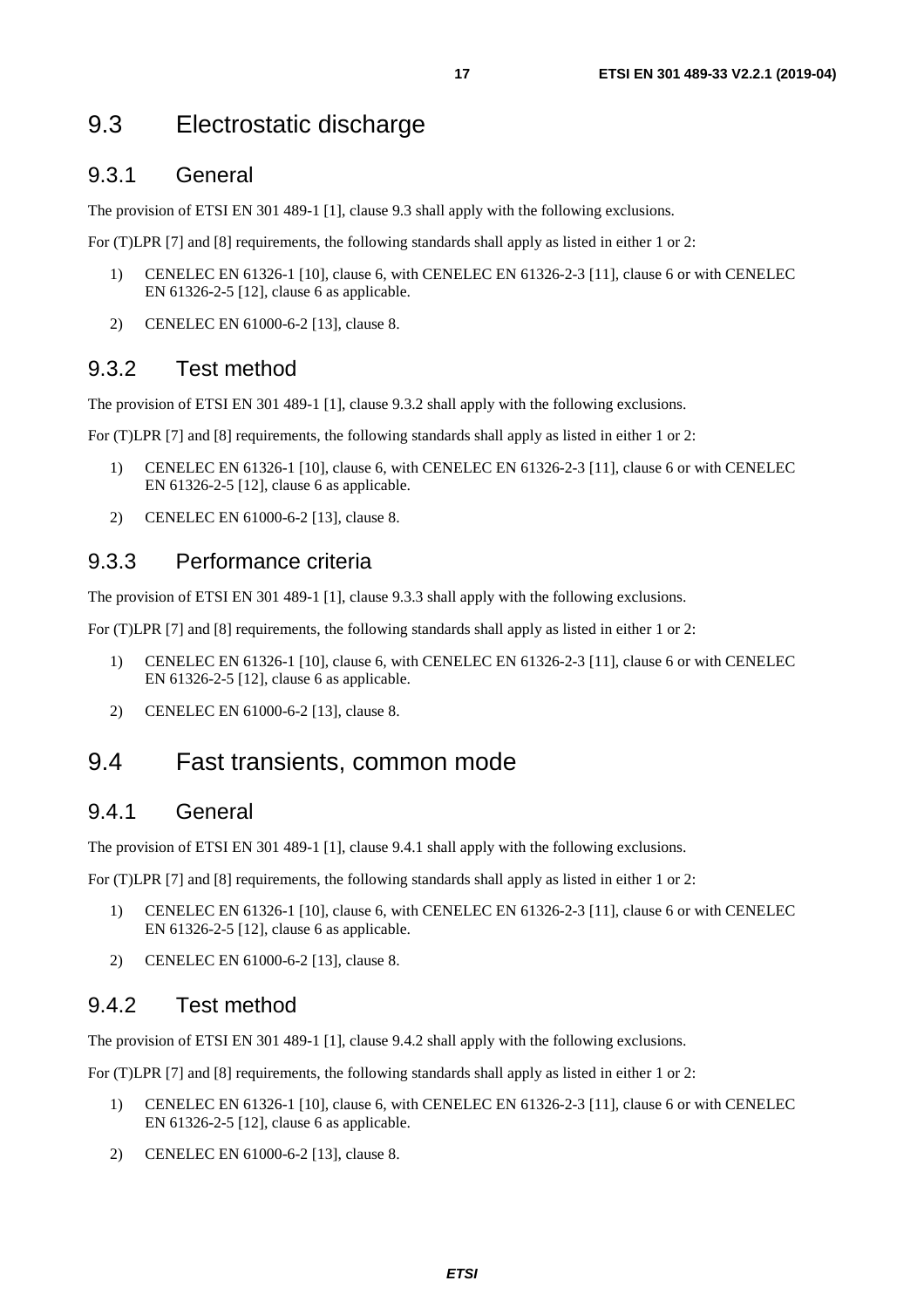<span id="page-17-0"></span>The provision of ETSI EN 301 489-1 [[1\]](#page-6-0), clause 9.4.3 shall apply with the following exclusions.

For (T)LPR [[7\]](#page-6-0) and [\[8](#page-6-0)] requirements, the following standards shall apply as listed in either 1 or 2:

- 1) CENELEC EN 61326-1 [[10\]](#page-6-0), clause 6, with CENELEC EN 61326-2-3 [[11\]](#page-6-0), clause 6 or with CENELEC EN 61326-2-5 [[12\]](#page-6-0), clause 6 as applicable.
- 2) CENELEC EN 61000-6-2 [\[13](#page-6-0)], clause 8.

### 9.5 Radio frequency, common mode

#### 9.5.1 General

The provision of ETSI EN 301 489-1 [[1\]](#page-6-0), clause 9.5.1 shall apply with the following exclusions.

For (T)LPR [[7\]](#page-6-0) and [\[8](#page-6-0)] requirements, the following standards shall apply as listed in either 1 or 2:

- 1) CENELEC EN 61326-1 [[10\]](#page-6-0), clause 6, with CENELEC EN 61326-2-3 [[11\]](#page-6-0), clause 6 or with CENELEC EN 61326-2-5 [[12\]](#page-6-0), clause 6 as applicable.
- 2) CENELEC EN 61000-6-2 [\[13](#page-6-0)], clause 8.

#### 9.5.2 Test method

The provision of ETSI EN 301 489-1 [[1\]](#page-6-0), clause 9.5.2 shall apply with the following exclusions.

For (T)LPR [[7\]](#page-6-0) and [\[8](#page-6-0)] requirements, the following standards shall apply as listed in either 1 or 2:

- 1) CENELEC EN 61326-1 [[10\]](#page-6-0), clause 6, with CENELEC EN 61326-2-3 [[11\]](#page-6-0), clause 6 or with CENELEC EN 61326-2-5 [[12\]](#page-6-0), clause 6 as applicable.
- 2) CENELEC EN 61000-6-2 [\[13](#page-6-0)], clause 8.

#### 9.5.3 Performance criteria

The provision of ETSI EN 301 489-1 [[1\]](#page-6-0), clause 9.5.3 shall apply with the following exclusions.

For (T)LPR [[7\]](#page-6-0) and [\[8](#page-6-0)] requirements, the following standards shall apply as listed in either 1 or 2:

- 1) CENELEC EN 61326-1 [[10\]](#page-6-0), clause 6, with CENELEC EN 61326-2-3 [[11\]](#page-6-0), clause 6 or with CENELEC EN 61326-2-5 [[12\]](#page-6-0), clause 6 as applicable.
- 2) CENELEC EN 61000-6-2 [\[13](#page-6-0)], clause 8.

# 9.6 Transients and surges in the vehicular environment

#### 9.6.1 General

The provision of ETSI EN 301 489-1 [[1\]](#page-6-0), clause 9.6.1 shall apply with the following exclusions.

- 1) CENELEC EN 61326-1 [[10\]](#page-6-0), clause 6, with CENELEC EN 61326-2-3 [[11\]](#page-6-0), clause 6 or with CENELEC EN 61326-2-5 [[12\]](#page-6-0), clause 6 as applicable.
- 2) CENELEC EN 61000-6-2 [\[13](#page-6-0)], clause 8.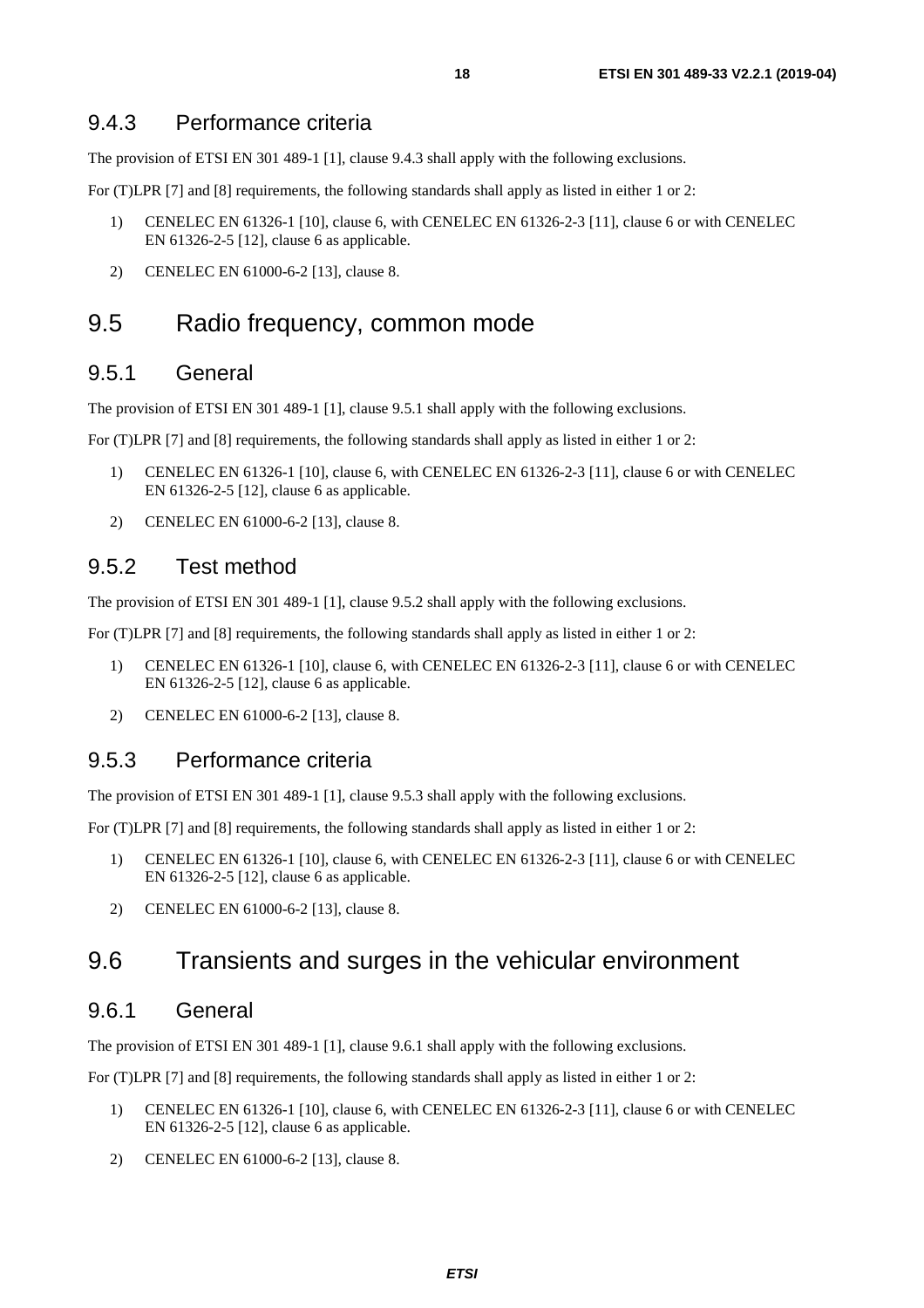<span id="page-18-0"></span>The provision of ETSI EN 301 489-1 [[1\]](#page-6-0), clause 9.6.2 shall apply with the following exclusions.

For (T)LPR [[7\]](#page-6-0) and [\[8](#page-6-0)] requirements, the following standards shall apply as listed in either 1 or 2:

- 1) CENELEC EN 61326-1 [[10\]](#page-6-0), clause 6, with CENELEC EN 61326-2-3 [[11\]](#page-6-0), clause 6 or with CENELEC EN 61326-2-5 [[12\]](#page-6-0), clause 6 as applicable.
- 2) CENELEC EN 61000-6-2 [\[13](#page-6-0)], clause 8.

#### 9.6.3 Performance criteria

The provision of ETSI EN 301 489-1 [[1\]](#page-6-0), clause 9.6.3 shall apply with the following exclusions.

For (T)LPR [[7\]](#page-6-0) and [\[8](#page-6-0)] requirements, the following standards shall apply as listed in either 1 or 2:

- 1) CENELEC EN 61326-1 [[10\]](#page-6-0), clause 6, with CENELEC EN 61326-2-3 [[11\]](#page-6-0), clause 6 or with CENELEC EN 61326-2-5 [[12\]](#page-6-0), clause 6 as applicable.
- 2) CENELEC EN 61000-6-2 [\[13](#page-6-0)], clause 8.

# 9.7 Voltage dips and interruptions

#### 9.7.1 General

The provision of ETSI EN 301 489-1 [[1\]](#page-6-0), clause 9.7.1 shall apply with the following exclusions.

For (T)LPR [[7\]](#page-6-0) and [\[8](#page-6-0)] requirements, the following standards shall apply as listed in either 1 or 2:

- 1) CENELEC EN 61326-1 [[10\]](#page-6-0), clause 6, with CENELEC EN 61326-2-3 [[11\]](#page-6-0), clause 6 or with CENELEC EN 61326-2-5 [[12\]](#page-6-0), clause 6 as applicable.
- 2) CENELEC EN 61000-6-2 [\[13](#page-6-0)], clause 8.

#### 9.7.2 Test method

The provision of ETSI EN 301 489-1 [[1\]](#page-6-0), clause 9.7.2 shall apply with the following exclusions.

For (T)LPR [[7\]](#page-6-0) and [\[8](#page-6-0)] requirements, the following standards shall apply as listed in either 1 or 2:

- 1) CENELEC EN 61326-1 [[10\]](#page-6-0), clause 6, with CENELEC EN 61326-2-3 [[11\]](#page-6-0), clause 6 or with CENELEC EN 61326-2-5 [[12\]](#page-6-0), clause 6 as applicable.
- 2) CENELEC EN 61000-6-2 [\[13](#page-6-0)], clause 8.

#### 9.7.3 Performance criteria

The provision of ETSI EN 301 489-1 [[1\]](#page-6-0), clause 9.7.3 shall apply with the following exclusions.

- 1) CENELEC EN 61326-1 [[10\]](#page-6-0), clause 6, with CENELEC EN 61326-2-3 [[11\]](#page-6-0), clause 6 or with CENELEC EN 61326-2-5 [[12\]](#page-6-0), clause 6 as applicable.
- 2) CENELEC EN 61000-6-2 [\[13](#page-6-0)], clause 8.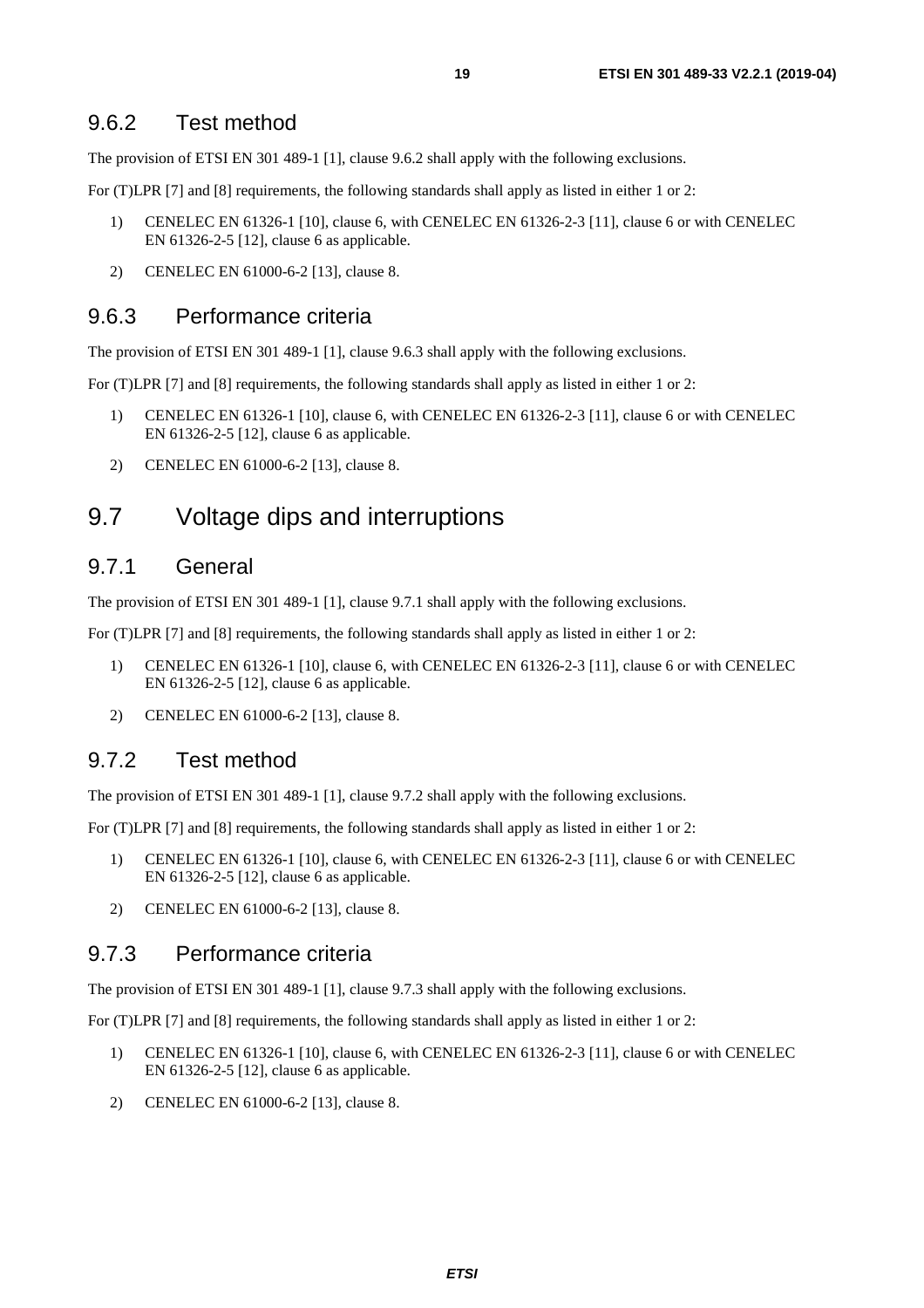### <span id="page-19-0"></span>9.8 Surges

#### 9.8.1 General

The provision of ETSI EN 301 489-1 [[1\]](#page-6-0), clause 9.8.1 shall apply with the following exclusions.

For (T)LPR [[7\]](#page-6-0) and [\[8](#page-6-0)] requirements, the following standards shall apply as listed in either 1 or 2:

- 1) CENELEC EN 61326-1 [[10\]](#page-6-0), clause 6, with CENELEC EN 61326-2-3 [[11\]](#page-6-0), clause 6 or with CENELEC EN 61326-2-5 [[12\]](#page-6-0), clause 6 as applicable.
- 2) CENELEC EN 61000-6-2 [\[13](#page-6-0)], clause 8.

#### 9.8.2 Test method

#### 9.8.2.0 General

The provision of ETSI EN 301 489-1 [[1\]](#page-6-0), clause 9.8.2.0 shall apply with the following exclusions.

For (T)LPR [[7\]](#page-6-0) and [\[8](#page-6-0)] requirements, the following standards shall apply as listed in either 1 or 2:

- 1) CENELEC EN 61326-1 [[10\]](#page-6-0), clause 6, with CENELEC EN 61326-2-3 [[11\]](#page-6-0), clause 6 or with CENELEC EN 61326-2-5 [[12\]](#page-6-0), clause 6 as applicable.
- 2) CENELEC EN 61000-6-2 [\[13](#page-6-0)], clause 8.

#### 9.8.2.1 Test method for wired network ports directly connected to outdoor cables

The provision of ETSI EN 301 489-1 [[1\]](#page-6-0), clause 9.8.2.1 shall apply with the following exclusions.

For (T)LPR [[7\]](#page-6-0) and [\[8](#page-6-0)] requirements, the following standards shall apply as listed in either 1 or 2:

- 1) CENELEC EN 61326-1 [[10\]](#page-6-0), clause 6, with CENELEC EN 61326-2-3 [[11\]](#page-6-0), clause 6 or with CENELEC EN 61326-2-5 [[12\]](#page-6-0), clause 6 as applicable.
- 2) CENELEC EN 61000-6-2 [\[13](#page-6-0)], clause 8.

#### 9.8.2.2 Test method for wired network ports connected to indoor cables

The provision of ETSI EN 301 489-1 [[1\]](#page-6-0), clause 9.8.2.2 shall apply with the following exclusions.

For (T)LPR [[7\]](#page-6-0) and [\[8](#page-6-0)] requirements, the following standards shall apply as listed in either 1 or 2:

- 1) CENELEC EN 61326-1 [[10\]](#page-6-0), clause 6, with CENELEC EN 61326-2-3 [[11\]](#page-6-0), clause 6 or with CENELEC EN 61326-2-5 [[12\]](#page-6-0), clause 6 as applicable.
- 2) CENELEC EN 61000-6-2 [\[13](#page-6-0)], clause 8.

#### 9.8.2.3 Test method for mains ports

The provision of ETSI EN 301 489-1 [[1\]](#page-6-0), clause 9.8.2.3 shall apply with the following exclusions.

- 1) CENELEC EN 61326-1 [[10\]](#page-6-0), clause 6, with CENELEC EN 61326-2-3 [[11\]](#page-6-0), clause 6 or with CENELEC EN 61326-2-5 [[12\]](#page-6-0), clause 6 as applicable.
- 2) CENELEC EN 61000-6-2 [\[13](#page-6-0)], clause 8.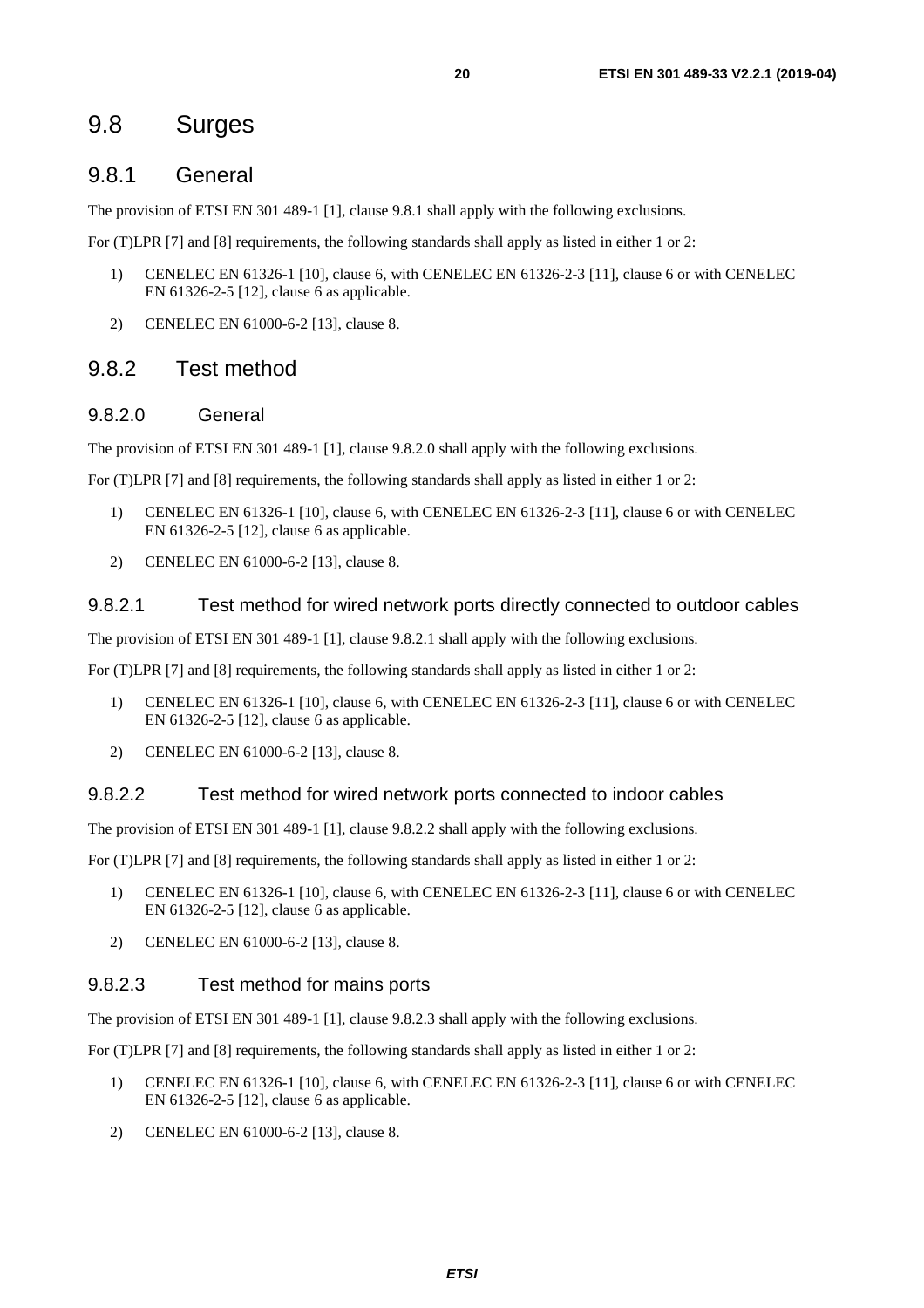### <span id="page-20-0"></span>9.8.3 Performance criteria

The provision of ETSI EN 301 489-1 [[1\]](#page-6-0), clause 9.8.3 shall apply with the following exclusions.

- 1) CENELEC EN 61326-1 [[10\]](#page-6-0), clause 6, with CENELEC EN 61326-2-3 [[11\]](#page-6-0), clause 6 or with CENELEC EN 61326-2-5 [[12\]](#page-6-0), clause 6 as applicable.
- 2) CENELEC EN 61000-6-2 [\[13](#page-6-0)], clause 8.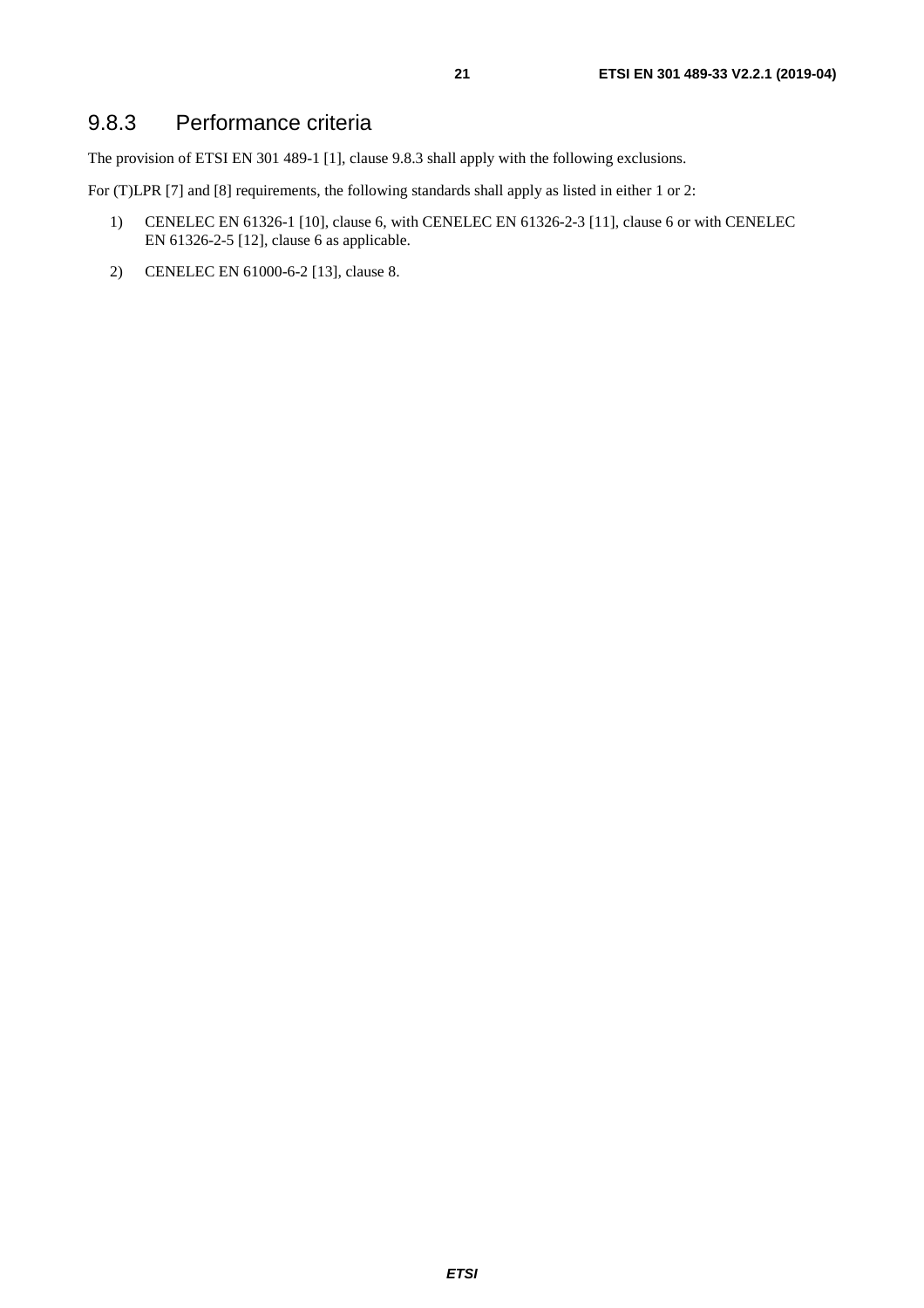# <span id="page-21-0"></span>Annex A (informative): Relationship between the present document and the essential requirements of Directive 2014/53/EU

The present document has been prepared under the Commission's standardisation request C(2015) 5376 final [\[i.2\]](#page-7-0) to provide one voluntary means of conforming to the essential requirements of Directive 2014/53/EU on the harmonisation of the laws of the Member States relating to the making available on the market of radio equipment and repealing Directive 1999/5/EC [\[i.1](#page-7-0)].

Once the present document is cited in the Official Journal of the European Union under that Directive, compliance with the normative clauses of the present document given in table A.1 confers, within the limits of the scope of the present document, a presumption of conformity with the corresponding essential requirements of that Directive, and associated EFTA regulations.

| Harmonised Standard ETSI EN 301 489-33           |                                                                                   |                                |                         |                                                                                                                                          |  |  |
|--------------------------------------------------|-----------------------------------------------------------------------------------|--------------------------------|-------------------------|------------------------------------------------------------------------------------------------------------------------------------------|--|--|
| <b>Requirement Conditionality</b><br>Requirement |                                                                                   |                                |                         |                                                                                                                                          |  |  |
| <b>No</b>                                        | <b>Description</b>                                                                | Reference:<br><b>Clause No</b> | U/C                     | <b>Condition</b>                                                                                                                         |  |  |
| $\mathbf{1}$                                     | Emissions: Enclosure of ancillary<br>equipment measured on a stand alone<br>basis | 8.2                            | $\cup$                  |                                                                                                                                          |  |  |
| $\overline{2}$                                   | Emissions: DC power input/output ports                                            | 8.3                            | $\mathsf{C}$            | Only where equipment has DC power<br>input and/or output ports with a cable<br>length greater than 3 m or from a<br>vehicle power supply |  |  |
| $\mathbf{3}$                                     | Emissions: AC mains power input/output<br>ports                                   | 8.4                            | C                       | Only where equipment has AC mains<br>power input and/or output ports                                                                     |  |  |
| 4                                                | Emissions: Harmonic current emission<br>(AC mains input port)                     | 8.5                            | C                       | Only where equipment has AC mains<br>power input ports                                                                                   |  |  |
| 5                                                | Emissions: Voltage fluctuations and<br>flicker (AC mains input ports)             | 8.6                            | C                       | Only where equipment has AC mains<br>power input ports                                                                                   |  |  |
| 6                                                | Emissions: Wired network ports                                                    | 8.7                            | C                       | Only where equipment has wired<br>network ports                                                                                          |  |  |
| $\overline{7}$                                   | Immunity: Radio frequency<br>electromagnetic field<br>(80 MHz to 6 000 MHz)       | 9.2                            | U                       |                                                                                                                                          |  |  |
| $\bf 8$                                          | Immunity: Electrostatic discharge                                                 | 9.3                            | U                       |                                                                                                                                          |  |  |
| $\overline{9}$                                   | Immunity: Fast transients common mode                                             | 9.4                            | $\overline{C}$          | Only where equipment has AC mains<br>power input ports or DC power ports or<br>wired network ports with cables longer<br>than 3 m        |  |  |
| 10                                               | Immunity: Radio frequency common<br>mode                                          | 9.5                            | $\overline{\mathsf{c}}$ | Only where equipment has AC mains<br>power input ports or DC power ports or<br>wired network ports with cables longer<br>than 3 m        |  |  |
| 11                                               | Immunity: Transients and surges in the<br>vehicular environment                   | 9.6                            | $\mathsf{C}$            | Only where equipment is connected to<br>vehicle power supply                                                                             |  |  |
| 12                                               | Immunity: Voltage dips and interruptions                                          | 9.7                            | $\mathsf{C}$            | Only where equipment has AC mains<br>power input ports                                                                                   |  |  |
| 13                                               | Immunity: Surges                                                                  | 9.8                            | $\mathsf{C}$            | Only where equipment has AC mains<br>power input ports and/or wired network<br>ports                                                     |  |  |

#### **Table A.1: Relationship between the present document and the essential requirements of Directive 2014/53/EU**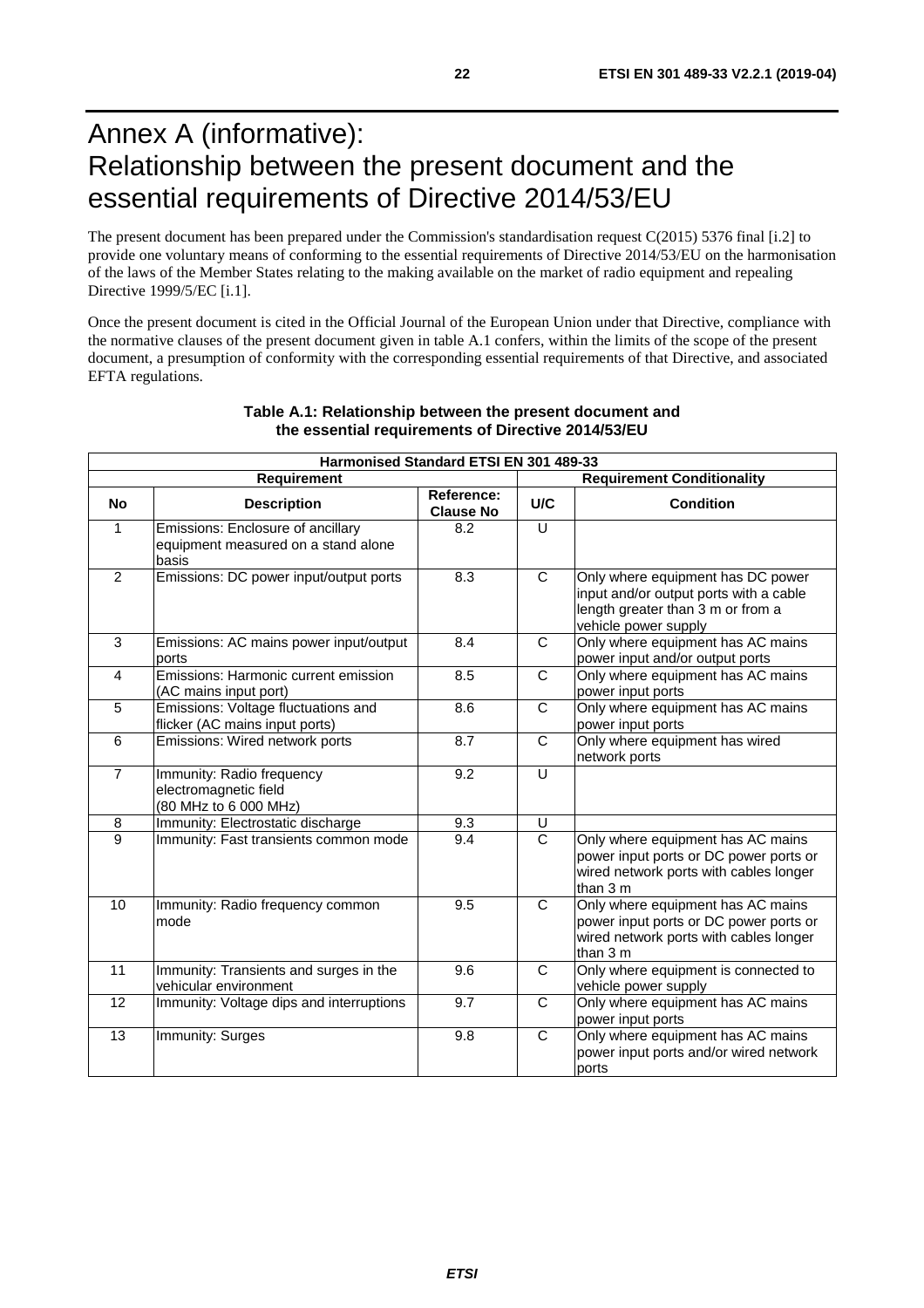#### **Requirement:**

| No          | A unique identifier for one row of the table which may be used to identify a requirement.                                                              |
|-------------|--------------------------------------------------------------------------------------------------------------------------------------------------------|
| Description | A textual reference to the requirement.                                                                                                                |
|             | <b>Clause Number</b> Identification of clause(s) defining the requirement in the present document unless another<br>document is referenced explicitly. |

#### **Requirement Conditionality:**

| U/C | Indicates whether the requirement is unconditionally applicable (U) or is conditional upon the |
|-----|------------------------------------------------------------------------------------------------|
|     | manufacturer's claimed functionality of the equipment (C).                                     |

**Condition** Explains the conditions when the requirement is or is not applicable for a requirement which is classified "conditional".

Presumption of conformity stays valid only as long as a reference to the present document is maintained in the list published in the Official Journal of the European Union. Users of the present document should consult frequently the latest list published in the Official Journal of the European Union.

Other Union legislation may be applicable to the product(s) falling within the scope of the present document.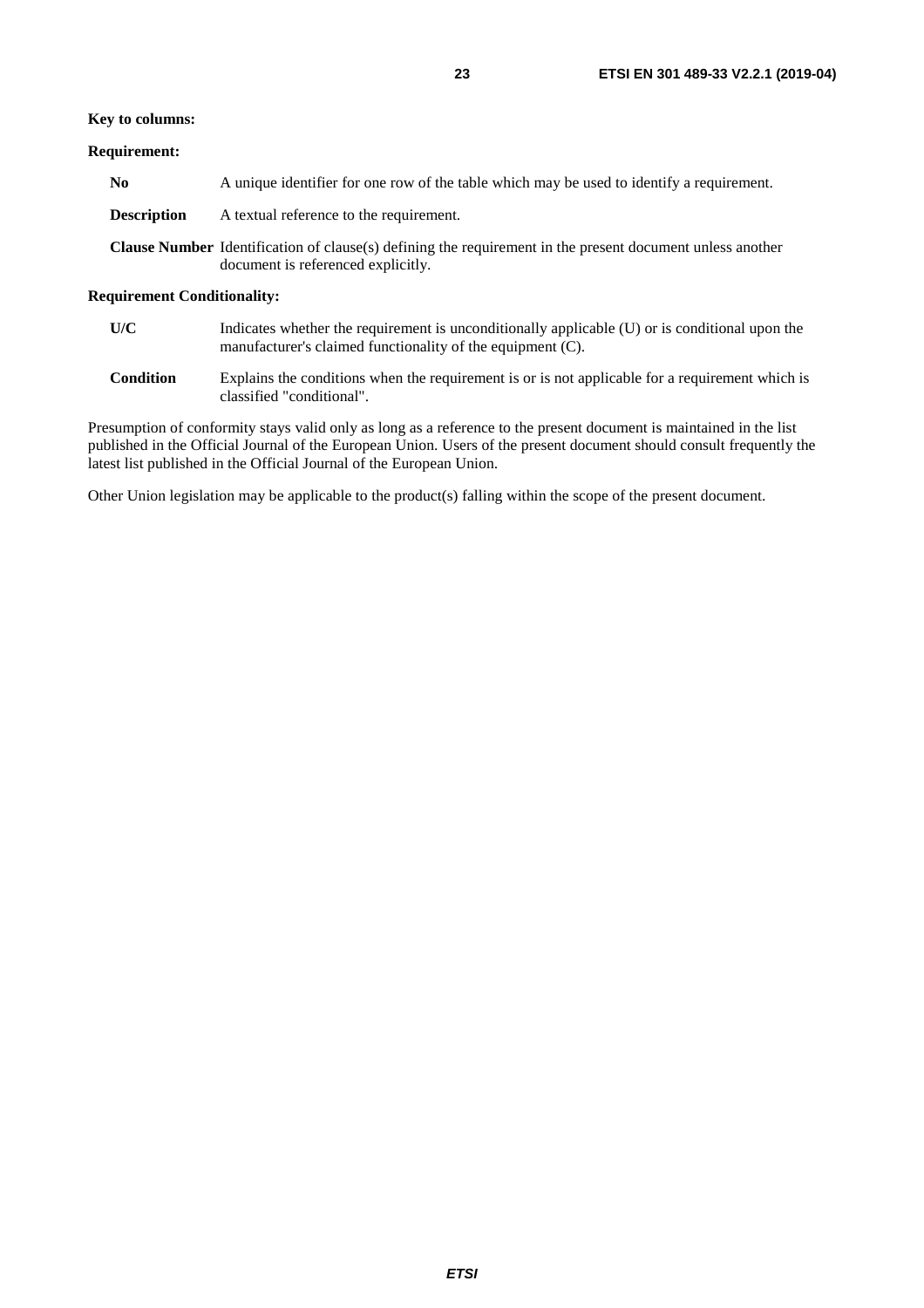# <span id="page-23-0"></span>Annex B (informative): Change history

| <b>Version</b> | Information about changes                                                                                                                                                                                                                                                                                                                                            |  |  |  |
|----------------|----------------------------------------------------------------------------------------------------------------------------------------------------------------------------------------------------------------------------------------------------------------------------------------------------------------------------------------------------------------------|--|--|--|
| 1.1.1          | Last publication as HS under R&TTE                                                                                                                                                                                                                                                                                                                                   |  |  |  |
| 2.1.1          | Revision for compliance with Directive 2014/53/EU<br>٠<br>Part will cover now the EMC requirements under article 3.1(b) for all UWB<br>$\bullet$<br>devices, including:<br>Generic UWB<br>UWB for location tracking applications<br>For vehicular use<br>Material sensing and object discrimination<br><b>GPR/WPR</b><br>$(T)$ LPR<br>Merged with ETSI EN 301 489-32 |  |  |  |
| 2.2.1          | Correction of circular and generic references and annex A according to the<br>$\bullet$<br>EC RE-D Desk officer                                                                                                                                                                                                                                                      |  |  |  |